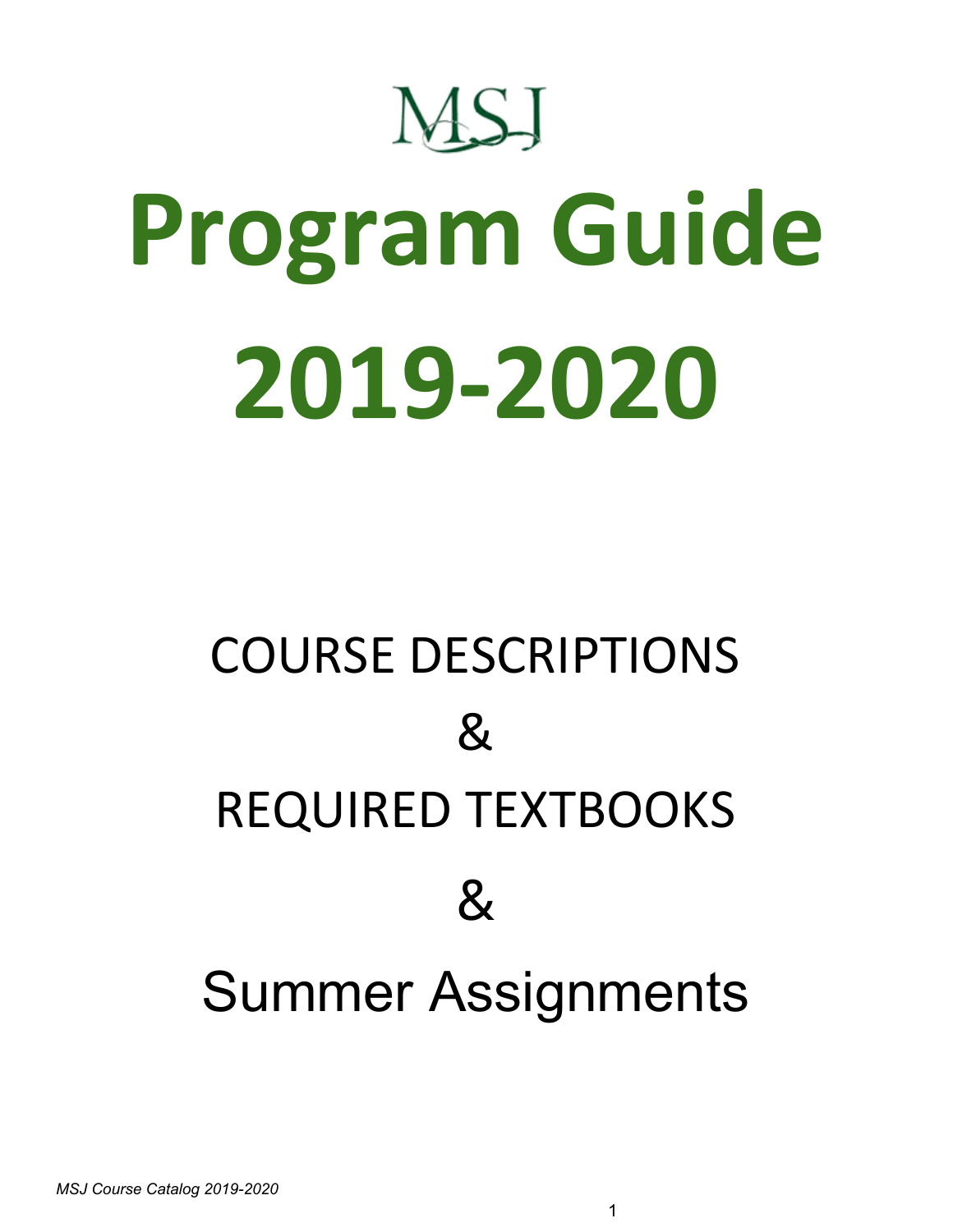#### **TABLE OF CONTENTS**

| <b>Courses</b>        | page #                  |
|-----------------------|-------------------------|
| Religious Studies     | $\overline{\mathbf{3}}$ |
| English Language Arts | 5                       |
| Mathematics           | 8                       |
| Science               | 10                      |
| Social Studies        | 13                      |
| World Languages       | 15                      |
| <b>Fine Arts</b>      | 16                      |
| <b>Electives</b>      | 19                      |
| Summer Assignments    | 21                      |
|                       |                         |

AP English, American Lit (CP and Honors), 10th Grade English (CP and Honors), AP US History

#### **Graduation Requirements**

| (Effective with the Class of 2018) |                               |
|------------------------------------|-------------------------------|
| English: 4 credits                 | Math: 4 credits               |
| Social Studies: 4 credits          | Science: 4 credits            |
| Religion: 4 credits                | Foreign Language: 2 credits   |
| Fine Arts: 1 credit                | *Physical Education: 1 credit |
| Electives: 1.5 credits             | Health: .5 credit             |
|                                    |                               |

#### *TOTAL Credit requirement: 26 credits*

\*P.E. credit is acquired through participation in Athletics; each season of playing on or managing a sports *team counts as .25 credit.*

#### *ALL MSJ STUDENTS ARE REQUIRED TO PROVIDE 25 HOURS OF SERVICE EACH ACADEMIC SCHOOL YEAR*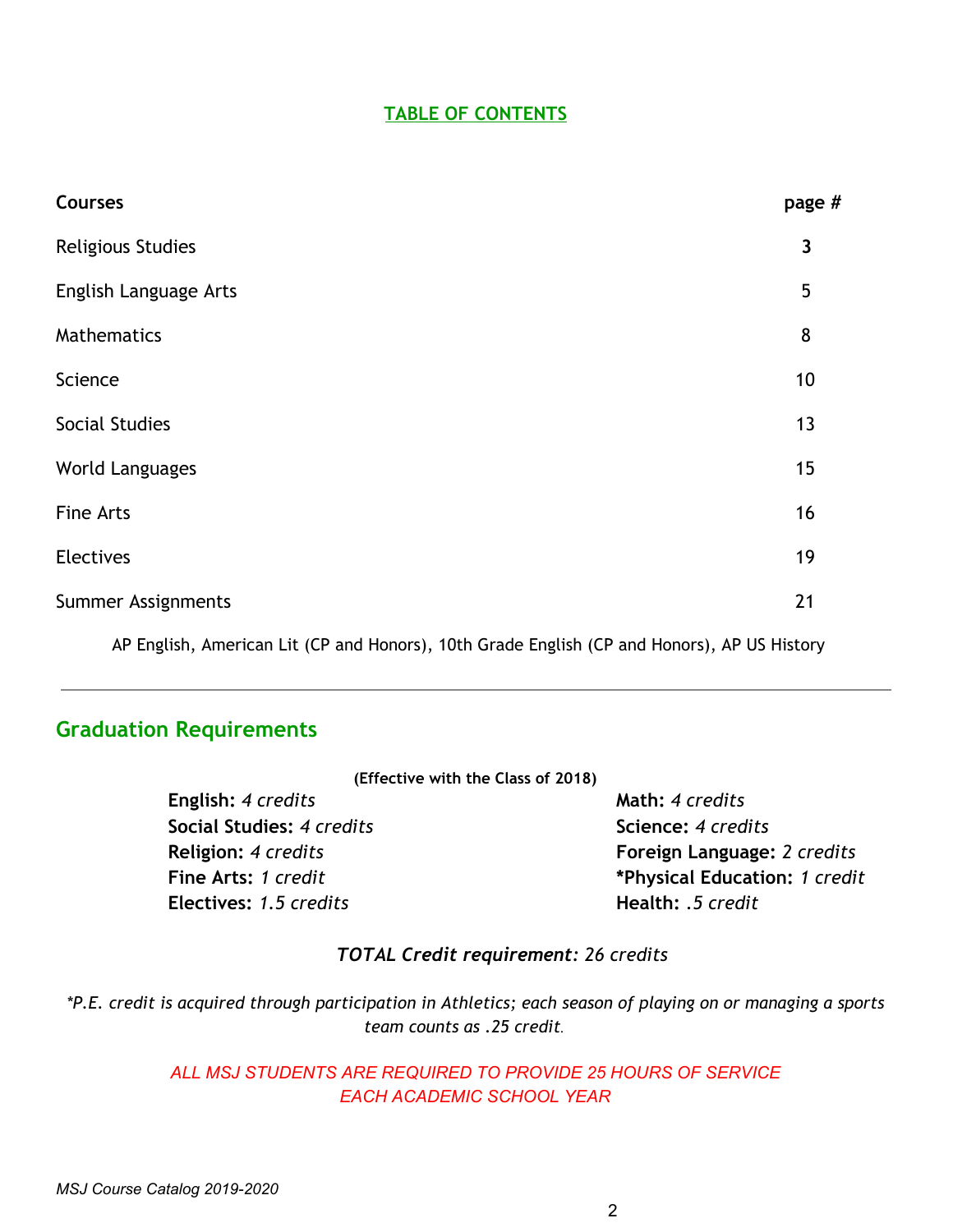| Introduction to Roman Catholic Christianity                                                                                                                                                                                                                                                                                                                                                                                                                                                                                                                                                                                                                                                                                                                                                                                     |                                                                                                  |
|---------------------------------------------------------------------------------------------------------------------------------------------------------------------------------------------------------------------------------------------------------------------------------------------------------------------------------------------------------------------------------------------------------------------------------------------------------------------------------------------------------------------------------------------------------------------------------------------------------------------------------------------------------------------------------------------------------------------------------------------------------------------------------------------------------------------------------|--------------------------------------------------------------------------------------------------|
| This course serves as an introduction to the Catholic Christian faith, centered on the life,<br>death, and resurrection of Jesus Christ. The objective of this course is to introduce<br>students to the basic beliefs, practices, traditions, and teachings of the Catholic faith, as<br>well as a foundational study of the Bible as the revealed Word of God. Students will learn to<br>read and appreciate the Bible through the Catholic Church's approach to the study of<br>scripture. A particular focus will be given to the theme of God's covenants with the human<br>family, beginning with the People of Israel, and finding fulfillment in the final covenant<br>through his son Jesus Christ. This course is designed for all 9th grade students, as well as<br>transfer students to Mount Saint Joseph Academy. | Credits: 1<br><b>Level: 1st Year</b><br><b>Prerequisites: None</b><br><b>Duration: Full Year</b> |
| Required Texts: Students are required to have a hard copy of both texts.<br>1. Understanding the Scriptures, Semester Edition [Just the textbook, not the workbook]<br>2. The Gospel According to Matthew (2nd Ed.): Ignatius Catholic Study Bible First Edition                                                                                                                                                                                                                                                                                                                                                                                                                                                                                                                                                                |                                                                                                  |
|                                                                                                                                                                                                                                                                                                                                                                                                                                                                                                                                                                                                                                                                                                                                                                                                                                 |                                                                                                  |

| The Church: The Sacrament of Salvation                                                                                                                                                                                                                                                                                                                                                                                                                                                                             |                                                                                                |
|--------------------------------------------------------------------------------------------------------------------------------------------------------------------------------------------------------------------------------------------------------------------------------------------------------------------------------------------------------------------------------------------------------------------------------------------------------------------------------------------------------------------|------------------------------------------------------------------------------------------------|
| Focus on the theology of the Catholic Church, established by Jesus Christ and guided by<br>the Holy Spirit, which continues the saving ministry of Christ in the world today. This course<br>presents the mission of the Church; its' teaching authority; the Sacraments as the primary<br>means of transmitting God's grace; the role of the Blessed Virgin Mary, the Universal Call to<br>Holiness; and the four marks of the Church.<br>REQUIRED BOOKS: The Church: The Sacrament of Salvation-Semester Edition | Credits: 0.5<br>Level: 2nd Year<br><b>Prerequisites: None</b><br><b>Duration: 1st Semester</b> |

| The Sacraments: Source of Our Life in Christ                                                                                                                                                                                                                                                                                                                                                                                                                                                                                                                          |                                                                                                |
|-----------------------------------------------------------------------------------------------------------------------------------------------------------------------------------------------------------------------------------------------------------------------------------------------------------------------------------------------------------------------------------------------------------------------------------------------------------------------------------------------------------------------------------------------------------------------|------------------------------------------------------------------------------------------------|
| Examines how Jesus Christ instituted the Sacraments and entrusted them to his Church as<br>a primary means of transmitting grace, which helps us to live the Christian life. This course<br>presents each of the Seven Sacraments in its own chapter, explains how it is celebrated,<br>and describes its purpose in the Christian life as an intimate encounter with Jesus Christ. It<br>also examines Christian liturgy as well as popular prayers, devotions, and sacramentals.<br>REQUIRED BOOKS: The Sacraments: Sources of Our Life in Christ- Semester Edition | Credits: 0.5<br>Level: 2nd Year<br><b>Prerequisites: None</b><br><b>Duration: 2nd Semester</b> |

| The Social Doctrine of the Catholic Church                                                                                                                                                                                                                                                                                                                                                                                                                                                                                                                                                                                                          |                                                                                                       |
|-----------------------------------------------------------------------------------------------------------------------------------------------------------------------------------------------------------------------------------------------------------------------------------------------------------------------------------------------------------------------------------------------------------------------------------------------------------------------------------------------------------------------------------------------------------------------------------------------------------------------------------------------------|-------------------------------------------------------------------------------------------------------|
| This course introduces students to the social teachings of the Catholic Church, a rich body<br>of thought covering love and family, law and justice, war and peace, wealth and poverty,<br>rights and responsibilities, and freedom and obligation. This course shows how through the<br>ages the Magisterium of the Church responds to social developments by interpreting Divine<br>Revelation and teaching the demands of the Gospel with authority. The student will learn<br>how Christ's divine love for others, especially the poor and most vulnerable, is present<br>today in the Church's social doctrine and mission.<br>Topics include: | Credits: 0.5<br><b>Level: 3rd Year</b><br><b>Prerequisites: None</b><br><b>Duration: 1st Semester</b> |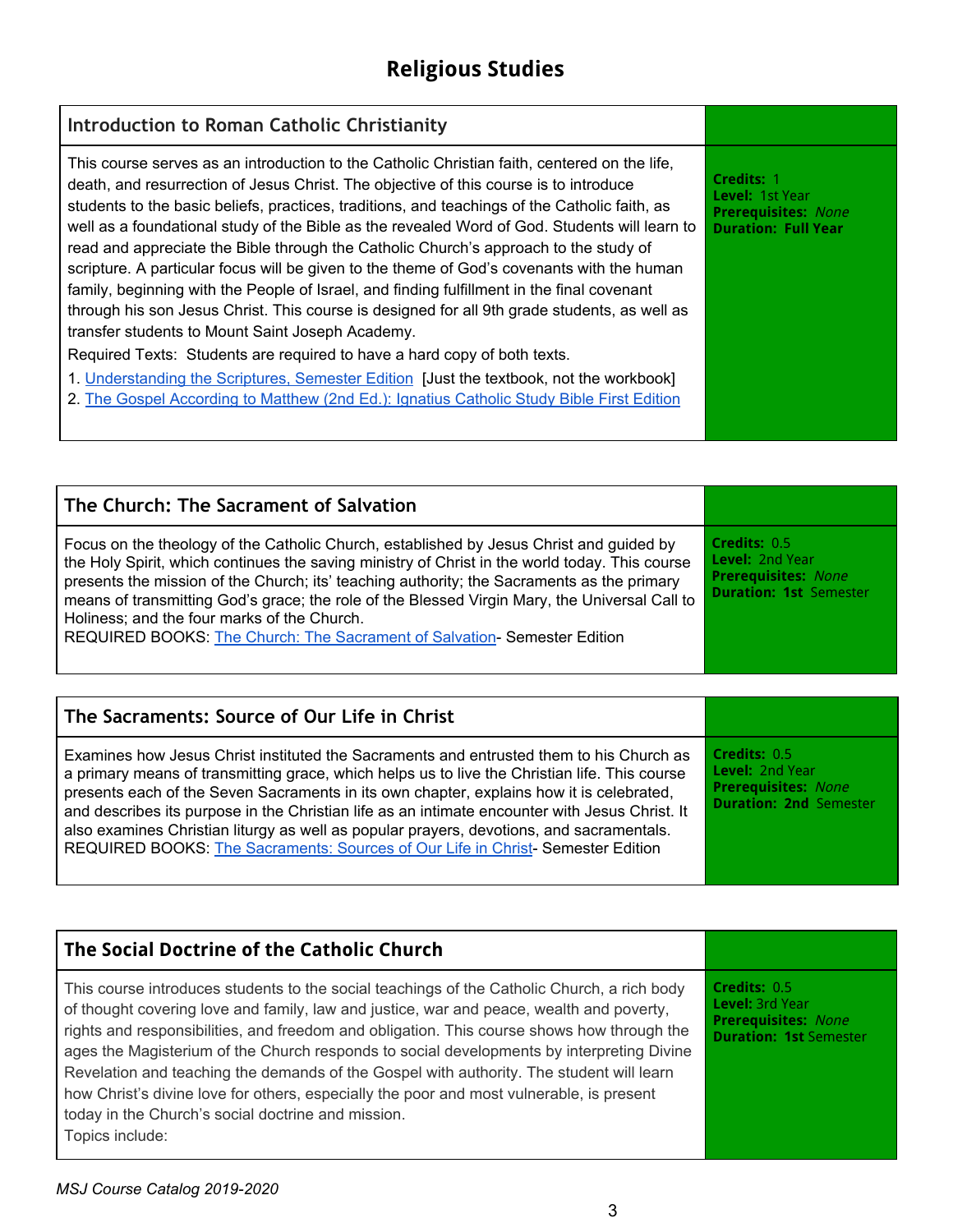| the unity of the whole human race,                                                   |  |
|--------------------------------------------------------------------------------------|--|
| social teachings in Scripture, distributive, legal, commutative, and social justice, |  |
| the necessity of the moral law,                                                      |  |
| a sampling of recent pastoral letters,                                               |  |
| the dignity of human life,<br>$\bullet$                                              |  |
| and the social dimension of the Commandments.                                        |  |
| REQUIRED BOOKS: The Social Doctrine of the Catholic Church - Semester Edition        |  |
|                                                                                      |  |

#### **Our Moral Life in Christ**

*Our Moral Life in Christ* presents the more complex theological concepts of the Catholic Faith. With particular emphasis on the *Catechism of the Catholic Church* and *Papal writings on morality and ethics*, this course provides the formation necessary to live a moral life and a foundation to pursue advanced theological studies. REQUIRED BOOKS: Our Moral Life in Christ, [Semester](http://www.theologicalforum.org/ProductInformation.aspx?BrowseBy=Category&CategoryId=110&ProductId=380) Edition **Credits:** 0.5 **Level:** 3rd Year **Prerequisites:** None **Duration: 2nd** Semester

| The Gospel According to Saint John                                                                                                                                                                                                                                                                                                                                                                                                                                                                                                                                                                                                                                                                                                                                                                        |                                                                                                       |
|-----------------------------------------------------------------------------------------------------------------------------------------------------------------------------------------------------------------------------------------------------------------------------------------------------------------------------------------------------------------------------------------------------------------------------------------------------------------------------------------------------------------------------------------------------------------------------------------------------------------------------------------------------------------------------------------------------------------------------------------------------------------------------------------------------------|-------------------------------------------------------------------------------------------------------|
| This senior level course leads students through an in depth study of the Gospel of John,<br>using the biblical text itself and the Catholic Church's guidelines for understanding the Bible.<br>Students will learn that of the four Gospel writers, John develops the most profound<br>theology of who Jesus is, and what his mission as Messiah accomplished. Students will<br>also focus on the importance of faith and obedience in John's Gospel, as well as the<br>significance of the Blessed Virgin Mary, and the centrality of the Sacraments in the life of<br>the Christian. The study will culminate in understanding John's favorite theme of God's love,<br>and understanding Jesus' mission as the perfect example of his command to "love one<br>another as I have loved you" (Jn 15:12). | Credits: 0.5<br><b>Level:</b> 4th Year<br><b>Prerequisites: None</b><br><b>Duration: 1st Semester</b> |
| <b>Required Textbooks:</b> Students are required to have a hard copy of the text.<br>1. The Gospel of John (2nd Ed.): Ignatius Catholic Study Bible Paperback                                                                                                                                                                                                                                                                                                                                                                                                                                                                                                                                                                                                                                             |                                                                                                       |

| <b>Ecumenical and Interreligious Dialogue</b>                                                                                                                                                                                                                                                                                                                                                          |                                                                                                |
|--------------------------------------------------------------------------------------------------------------------------------------------------------------------------------------------------------------------------------------------------------------------------------------------------------------------------------------------------------------------------------------------------------|------------------------------------------------------------------------------------------------|
| Ecumenism and Interreligious Dialogue presents the teachings of the Catholic Faith on<br>God's desire to unite all humanity to himself and to each other through his Church. As such,<br>it includes both ecumenism—action toward reuniting separated Christians—and interfaith<br>dialogue-relations with non-Christians.<br>REQUIRED BOOKS: Ecumenism and Interreligious Dialogue - Semester Edition | Credits: 0.5<br>Level: 4th Year<br><b>Prerequisites: None</b><br><b>Duration: 2nd Semester</b> |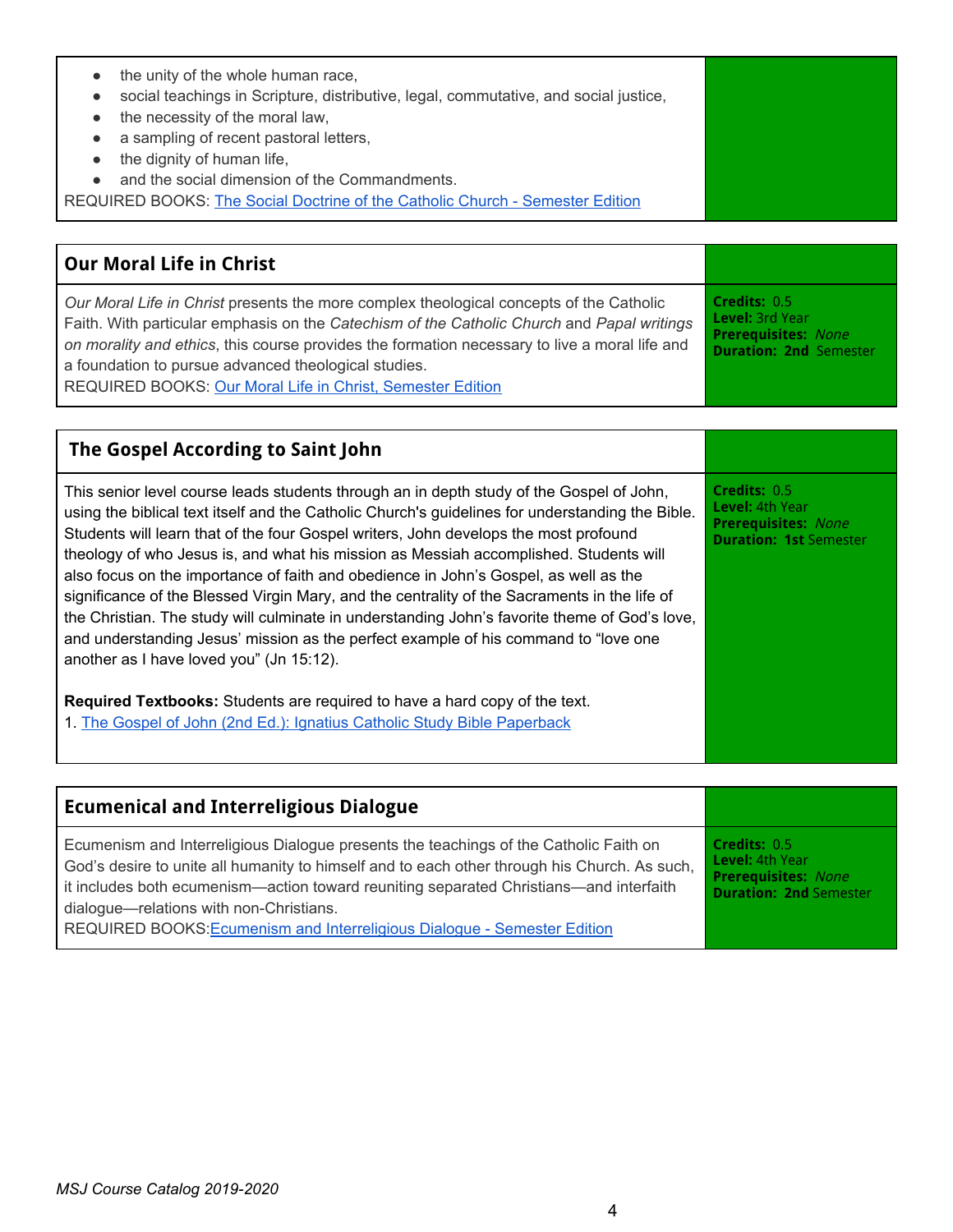# **English Language Arts Course Descriptions**

| Literature, Grammar & Composition I [Honors and CP]                                                                                                                                                                                                                                                                                                                                                                                                                                                                                                                                                                              |                                                                                                    |
|----------------------------------------------------------------------------------------------------------------------------------------------------------------------------------------------------------------------------------------------------------------------------------------------------------------------------------------------------------------------------------------------------------------------------------------------------------------------------------------------------------------------------------------------------------------------------------------------------------------------------------|----------------------------------------------------------------------------------------------------|
| This course presents a basic survey of various literary genres, including short stories,<br>satires, essays, poetry, plays, and novels. Literary terminology is reviewed, and writing<br>skills are developed with a focus on paragraph and essay development. Focus will be<br>placed on developing a student's writing style through various creative and academic<br>writing assignments. Essentials of grammatical forms, structure, and mechanics are<br>reviewed. Students will also learn about research techniques. Students should enjoy their<br>summer and read one to two selections off of the summer reading list. | Credits: 1.0<br><b>Level: 1st Year</b><br><b>Prerequisites: None</b><br><b>Duration: Full year</b> |
| <b>HONORS &amp; CP REQUIRED BOOKS: Farewell to Manzanar by Jeanna Wakatsuki</b><br>Houston (ISBN 978-1328742117); Twelfth Night (Folger Library Edition) by William<br>Shakespeare (ISBN 0743482778)<br><b>HONORS CLASS:</b> The House on Mango Street by Sandra Cisneros (ISBN 0679734772);<br>Frankenstein by Mary Shelley (ISBN 978-0486282114)<br>CP CLASS: To Kill a Mockingbird by Harper Lee (ISBN 978-044631789), Fahrenheit 451<br>by Ray Bradbury (ISBN 978-1451673319)<br>Students will also be given PDF or printed materials to read.                                                                               |                                                                                                    |
|                                                                                                                                                                                                                                                                                                                                                                                                                                                                                                                                                                                                                                  |                                                                                                    |
| Literature, Grammar & Composition II [CP]                                                                                                                                                                                                                                                                                                                                                                                                                                                                                                                                                                                        |                                                                                                    |

This course is designed as a survey of literary genres, including short stories, poetry, plays, novels, and more. Class discussions emphasize the factual, literal, symbolic, and thematic levels of the works as well as how these elements are seen throughout the chosen literature selections. The processes of grammar and composition are emphasized, requiring all students to complete both analytical and creative writing assignments. Specific research techniques are taught which enable students to write a research essay using MLA format. Emphasis is also placed on building vocabulary, oral presentation, and active participation in class discussions. Students should enjoy [the](https://drive.google.com/file/d/1eDKUnEzIapT49-RBSAdhT_kT2zcFOYUJ/view?usp=sharing) summer and complete the summer reading [assignment](https://drive.google.com/file/d/1eDKUnEzIapT49-RBSAdhT_kT2zcFOYUJ/view?usp=sharing) for which they will need *The [Absolutely](https://www.amazon.com/Absolutely-True-Diary-Part-Time-Indian/dp/0316013692/ref=sr_1_1?s=books&ie=UTF8&qid=1497880901&sr=1-1&keywords=9780316013697) True Diary of a Part-time [Indian](https://www.amazon.com/Absolutely-True-Diary-Part-Time-Indian/dp/0316013692/ref=sr_1_1?s=books&ie=UTF8&qid=1497880901&sr=1-1&keywords=9780316013697)* by Sherman Alexie ISBN [978-03106013697\)](https://www.amazon.com/Absolutely-True-Diary-Part-Time-Indian/dp/0316013692/ref=sr_1_1?s=books&ie=UTF8&qid=1497880901&sr=1-1&keywords=9780316013697). **CP REQUIRED BOOKS:** *The Strange Case of [Dr.Jekyll](https://www.amazon.com/s/ref=nb_sb_noss?url=search-alias%3Dstripbooks&field-keywords=978-0486266886) and Mr. Hyde* by [Robert](https://www.amazon.com/s/ref=nb_sb_noss?url=search-alias%3Dstripbooks&field-keywords=978-0486266886) Louis Stevenson ISBN [978-0486266886;](https://www.amazon.com/s/ref=nb_sb_noss?url=search-alias%3Dstripbooks&field-keywords=978-0486266886) *[Macbeth](https://www.amazon.com/Macbeth-Folger-Shakespeare-Library-William/dp/0743477103/ref=sr_1_1?s=books&ie=UTF8&qid=1529535896&sr=1-1&keywords=9780743477109&dpID=51wjSW5Y8sL&preST=_SY291_BO1,204,203,200_QL40_&dpSrc=srch)* by William [Shakespeare](https://www.amazon.com/Macbeth-Folger-Shakespeare-Library-William/dp/0743477103/ref=sr_1_1?s=books&ie=UTF8&qid=1529535896&sr=1-1&keywords=9780743477109&dpID=51wjSW5Y8sL&preST=_SY291_BO1,204,203,200_QL40_&dpSrc=srch) (Folger Library Edition) ISBN [978-0743477109;](https://www.amazon.com/Macbeth-Folger-Shakespeare-Library-William/dp/0743477103/ref=sr_1_1?s=books&ie=UTF8&qid=1529535896&sr=1-1&keywords=9780743477109&dpID=51wjSW5Y8sL&preST=_SY291_BO1,204,203,200_QL40_&dpSrc=srch) *The Great [Gatsby](https://www.amazon.com/Great-Gatsby-F-Scott-Fitzgerald/dp/0743273567/ref=sr_1_1?s=books&ie=UTF8&qid=1497881374&sr=1-1&keywords=9780743273565)* by F. Scott [Fitzgerald](https://www.amazon.com/Great-Gatsby-F-Scott-Fitzgerald/dp/0743273567/ref=sr_1_1?s=books&ie=UTF8&qid=1497881374&sr=1-1&keywords=9780743273565) (ISBN [978-0743273565\)](https://www.amazon.com/Great-Gatsby-F-Scott-Fitzgerald/dp/0743273567/ref=sr_1_1?s=books&ie=UTF8&qid=1497881374&sr=1-1&keywords=9780743273565); *Purple [Hibiscus](https://www.amazon.com/Purple-Hibiscus-Chimamanda-Ngozi-Adichie/dp/1616202416/ref=tmm_pap_swatch_0?_encoding=UTF8&qid=&sr=)* by [Chimamanda](https://www.amazon.com/Purple-Hibiscus-Chimamanda-Ngozi-Adichie/dp/1616202416/ref=tmm_pap_swatch_0?_encoding=UTF8&qid=&sr=) Ngozi Adichie (ISBN [1616202416\)](https://www.amazon.com/Purple-Hibiscus-Chimamanda-Ngozi-Adichie/dp/1616202416/ref=tmm_pap_swatch_0?_encoding=UTF8&qid=&sr=) Students will also be given PDF or printed materials to read.

## **Literature, Grammar & Composition II** [Honors]

This course presents an in-depth study of various literary genres, including short stories, poetry, essays, plays, and novels. Class discussion emphasizes the factual, literal, symbolic, and thematic levels of the works. Additionally, the processes of grammar and composition are emphasized, requiring all students to complete extensive works of both analytical and creative writing. Specific research techniques are taught which enables students to write a lengthy research essay in MLA Format. This course emphasizes the important aspects of the English language by requiring vocabulary building, oral presentations, and revision of written assignments, and active participation in class discussions. Students should enjoy the summer and complete the summer reading [assignment](https://drive.google.com/file/d/1eDKUnEzIapT49-RBSAdhT_kT2zcFOYUJ/view?usp=sharing) for which they will need The Absolutely True Diary of a Part-time Indian ISBN [978-03106013697\).](https://www.amazon.com/Absolutely-True-Diary-Part-Time-Indian/dp/0316013692/ref=sr_1_1?s=books&ie=UTF8&qid=1497880901&sr=1-1&keywords=9780316013697) **HONORS REQUIRED BOOKS:** *The Strange Case of [Dr.Jekyll](https://www.amazon.com/s/ref=nb_sb_noss?url=search-alias%3Dstripbooks&field-keywords=978-0486266886) and Mr. Hyde* by [Robert](https://www.amazon.com/s/ref=nb_sb_noss?url=search-alias%3Dstripbooks&field-keywords=978-0486266886) Louis Stevenson ISBN [978-0486266886;](https://www.amazon.com/s/ref=nb_sb_noss?url=search-alias%3Dstripbooks&field-keywords=978-0486266886) *[Macbeth](https://www.amazon.com/Macbeth-Folger-Shakespeare-Library-William/dp/0743477103/ref=sr_1_1?s=books&ie=UTF8&qid=1529535896&sr=1-1&keywords=9780743477109&dpID=51wjSW5Y8sL&preST=_SY291_BO1,204,203,200_QL40_&dpSrc=srch)* by William [Shakespeare](https://www.amazon.com/Macbeth-Folger-Shakespeare-Library-William/dp/0743477103/ref=sr_1_1?s=books&ie=UTF8&qid=1529535896&sr=1-1&keywords=9780743477109&dpID=51wjSW5Y8sL&preST=_SY291_BO1,204,203,200_QL40_&dpSrc=srch) (Folger Library Edition) ISBN [978-0743477109;](https://www.amazon.com/Macbeth-Folger-Shakespeare-Library-William/dp/0743477103/ref=sr_1_1?s=books&ie=UTF8&qid=1529535896&sr=1-1&keywords=9780743477109&dpID=51wjSW5Y8sL&preST=_SY291_BO1,204,203,200_QL40_&dpSrc=srch) *The Great [Gatsby](https://www.amazon.com/Great-Gatsby-F-Scott-Fitzgerald/dp/0743273567/ref=sr_1_1?s=books&ie=UTF8&qid=1497881374&sr=1-1&keywords=9780743273565)* by F. Scott [Fitzgerald](https://www.amazon.com/Great-Gatsby-F-Scott-Fitzgerald/dp/0743273567/ref=sr_1_1?s=books&ie=UTF8&qid=1497881374&sr=1-1&keywords=9780743273565) (ISBN [978-0743273565\)](https://www.amazon.com/Great-Gatsby-F-Scott-Fitzgerald/dp/0743273567/ref=sr_1_1?s=books&ie=UTF8&qid=1497881374&sr=1-1&keywords=9780743273565); *Purple [Hibiscus](https://www.amazon.com/Purple-Hibiscus-Chimamanda-Ngozi-Adichie/dp/1616202416/ref=tmm_pap_swatch_0?_encoding=UTF8&qid=&sr=)* by [Chimamanda](https://www.amazon.com/Purple-Hibiscus-Chimamanda-Ngozi-Adichie/dp/1616202416/ref=tmm_pap_swatch_0?_encoding=UTF8&qid=&sr=) Ngozi Adichie (ISBN [1616202416\)](https://www.amazon.com/Purple-Hibiscus-Chimamanda-Ngozi-Adichie/dp/1616202416/ref=tmm_pap_swatch_0?_encoding=UTF8&qid=&sr=)

**Credits:** 1.0

**Credits:** 1.0 **Level:** 2nd Year

**Prerequisites:** Literature, Grammar & Composition I **Duration:** Full year

**Level:** 2nd Year **Prerequisites:** Literature, Grammar & Composition I **Duration:** Full year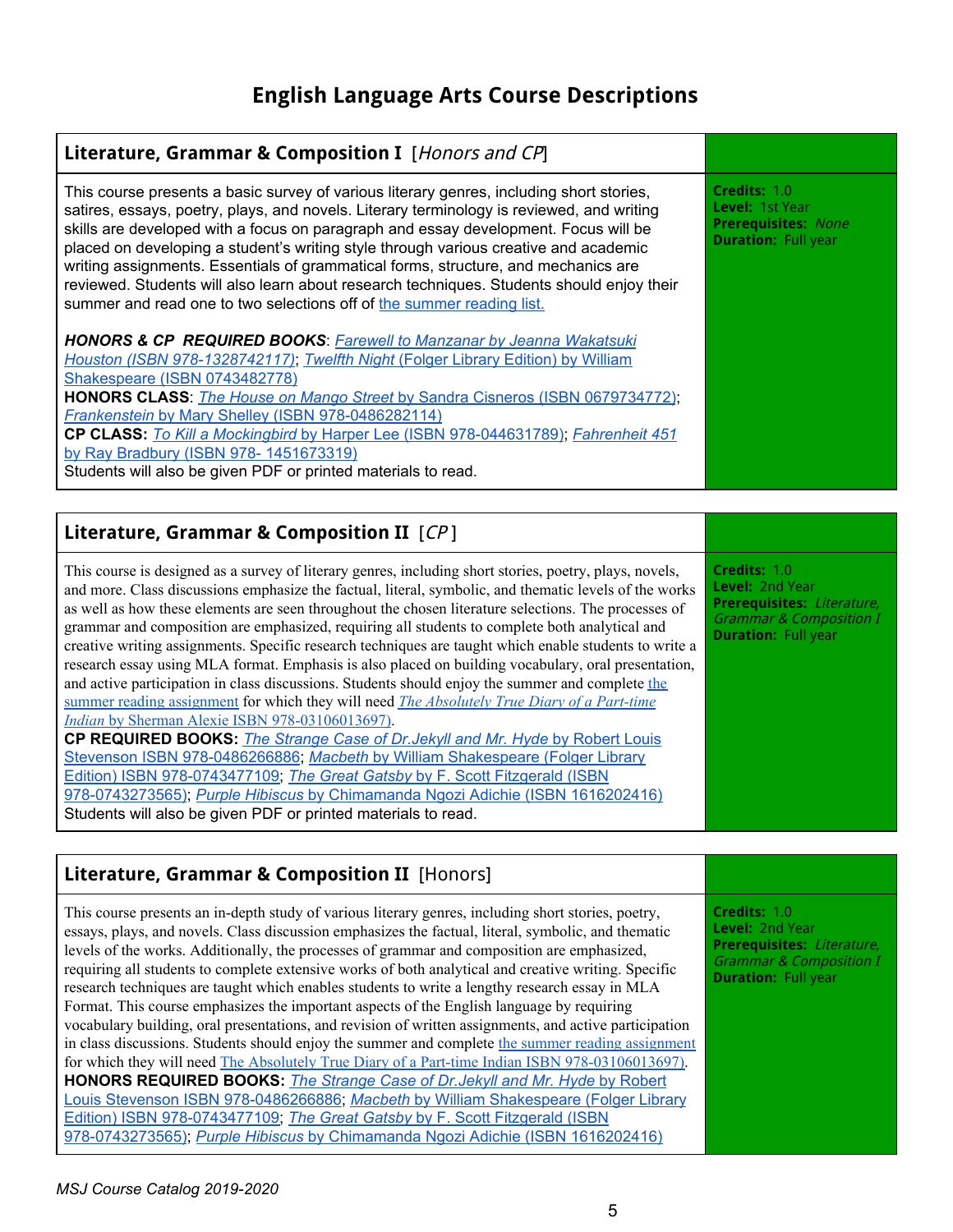| American Literature CP (2019-2020 course study)                                                                                                                                                                                                                                                                                                                                                                                                                                                                                                                                                                                                                                                                                                                                                                                                                                                                                                                                                                                                                                                                                                                                                                                                                                                    |                                                                                                                                                                     |
|----------------------------------------------------------------------------------------------------------------------------------------------------------------------------------------------------------------------------------------------------------------------------------------------------------------------------------------------------------------------------------------------------------------------------------------------------------------------------------------------------------------------------------------------------------------------------------------------------------------------------------------------------------------------------------------------------------------------------------------------------------------------------------------------------------------------------------------------------------------------------------------------------------------------------------------------------------------------------------------------------------------------------------------------------------------------------------------------------------------------------------------------------------------------------------------------------------------------------------------------------------------------------------------------------|---------------------------------------------------------------------------------------------------------------------------------------------------------------------|
| Through the exploration of the American character and the diverse voices that have shaped<br>that character, students develop an understanding of what makes American literature<br>unique throughout the world. By delving into a variety of genres and literary techniques<br>students develop an ability to recognize themes and styles as used in poetry, short stories,<br>novels, plays, journals, and essays. Close reading of the texts, critical thinking and analysis,<br>discussion, creative projects, and expository writing are required. Creating college-ready,<br>independent readers and effective writers is the major focus of this course. Emphasis is<br>placed on grammar and the broadening of each student's vocabulary. This course requires<br>the completion of outside reading assignments. A seven to ten page term paper is required,<br>using in-text citations and MLA format as noted in the course syllabus.<br>REQUIRED BOOKS: Fahrenheit 451 ( ISBN 0-345-41001-7); Red Badge of Courage<br>(ISBN 13-978-0486264653); The Narrative of the life of Frederick Douglass (isbn<br>0-486-28499-9) The Crucible (ISBN 0-395-77551-5); To Kill a Mockingbird (ISBN<br>0-06-093546-4) Literature-The American Experience, Prentice Hall ISBN<br>13-978-0-13-366654-0 | Credits: 1.0<br><b>Level:</b> 3rd or 4th Year<br>Prerequisites: Literature,<br><b>Grammar &amp; Composition I</b><br>$\mathcal{L}$ II<br><b>Duration: Full year</b> |

| American Literature Honors (2019-2020 course study)                                                                                                                                                                                                                                                                                                                                                                                                                                                                                                                                                                                                                                                                                                                                                                                                                                                                                                                                                                                                                                                                                                                                                                                                                                                                |                                                                                                                                                                                    |
|--------------------------------------------------------------------------------------------------------------------------------------------------------------------------------------------------------------------------------------------------------------------------------------------------------------------------------------------------------------------------------------------------------------------------------------------------------------------------------------------------------------------------------------------------------------------------------------------------------------------------------------------------------------------------------------------------------------------------------------------------------------------------------------------------------------------------------------------------------------------------------------------------------------------------------------------------------------------------------------------------------------------------------------------------------------------------------------------------------------------------------------------------------------------------------------------------------------------------------------------------------------------------------------------------------------------|------------------------------------------------------------------------------------------------------------------------------------------------------------------------------------|
| This course introduces students to the major themes and periods of American literature.<br>Through the exploration of a variety of genres and literary techniques, students develop an<br>ability to recognize themes and styles used in poetry, short stories, novels, plays, journals<br>and essays. Emphasis is placed on analysis in both discussion and writing through close<br>readings of the texts. Throughout the course students examine the American character and<br>the diverse voices which have shaped the American tradition in literature. Students also<br>must concentrate on improving grammatical structure in their written work and broadening<br>their vocabulary through word study. Students are expected to work independently and<br>cooperatively. This course requires the completion of outside reading assignments. A<br>lengthy term paper is required, using in-text citations and MLA format as noted in the<br>course syllabus.<br>REQUIRED BOOKS: The Scarlet Letter (ISBN 13-978-0451531353); A Lesson Before<br>Dying (ISBN 0-375-70270-9); Their Eyes Were Watching God (ISBN 0-06-093141-8);<br>The Narrative of the life of Frederick Douglass (isbn 0-486-28499-9); Red Badge of<br>Courage (ISBN 13-978-0486264653) Literature-The American Experience, Prentice Hall | Credits: 1.0<br><b>Level:</b> 3rd or 4th Year<br>Prerequisites: Literature,<br><b>Grammar &amp; Composition I</b><br>& II- Faculty<br>Recommendation<br><b>Duration: Full year</b> |

ISBN 13-978-0-13-366654-0

#### **Advanced Placement English**

The ability to think critically, write and read independently are taught in this college level course through class discussions, presentations, and analytical and creative writing. By utilizing these avenues of learning the students experience growth and build confidence in their abilities to think at critical, analytical and interpretive levels. Written assignments, both short and long term are an integral part of the course. Close attention is paid to each student's growth as a writer and close attention is paid to grammatical accuracy. To improve each student's capacity for reading and understanding, vocabulary checks accompany each reading assignment. Students work with both canonical and modern fiction. Particular focus is placed on style analysis and to the understanding of the literary techniques employed in great works of literature. A lengthy term paper is required, using the MLA format as noted in the course syllabus. All students are required to take the National AP English Literature Exam created by ETS. This exam occurs in May and has an associated fee (\$95 per exam was the rate in 2017). Students should check the credit-and-placement policy at the schools they are considering for AP credit acceptance information.

**Credits:** 1.5 **Level:** 4th Year **Prerequisites:** Literature, Grammar & Composition I & II- Faculty Recommendation-Summer Assignment Completion **Duration:** Full year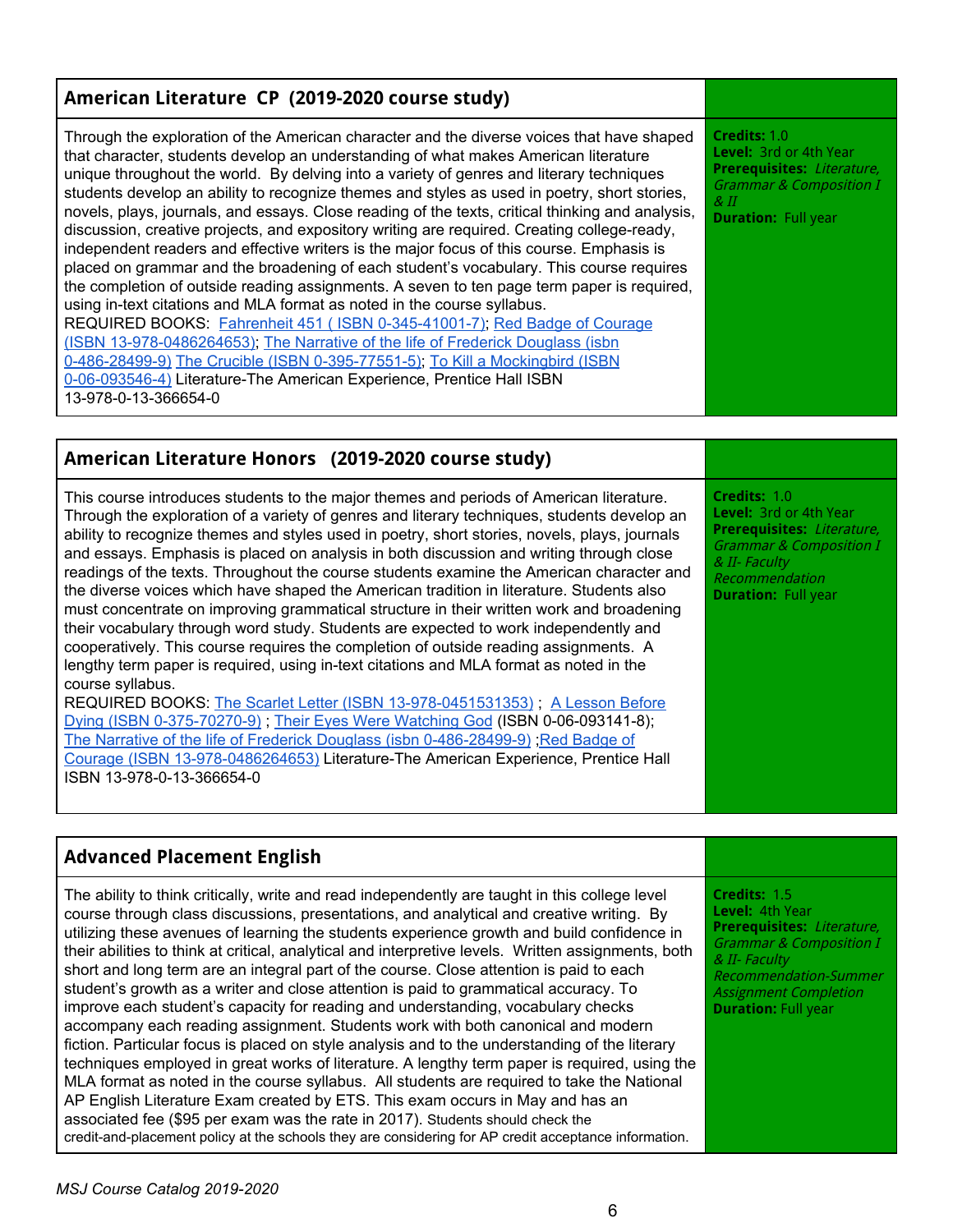Further information about CollegeBoard's AP Program, including student and parent resources, is accessible at <https://apstudent.collegeboard.org/>.

REQUIRED BOOKS: Literature: An [Introduction](https://www.amazon.com/s/ref=nb_sb_noss?url=search-alias%3Dstripbooks&field-keywords=0-321-24551-2) to Fiction, Poetry and Drama (ISBN 0-321-27260-9); As I Lay Dying by William Faulkner [\(ISBN](https://www.amazon.com/s/ref=nb_sb_noss?url=search-alias%3Daps&field-keywords=0-375-70270-9) 978-0-679-73225-9); The Awakening by Kate Chopin (ISBN 0-486-27786-0); How To Read Literature Like a Professor by Thomas C. Foster (ISBN 978-0-06-000942-7)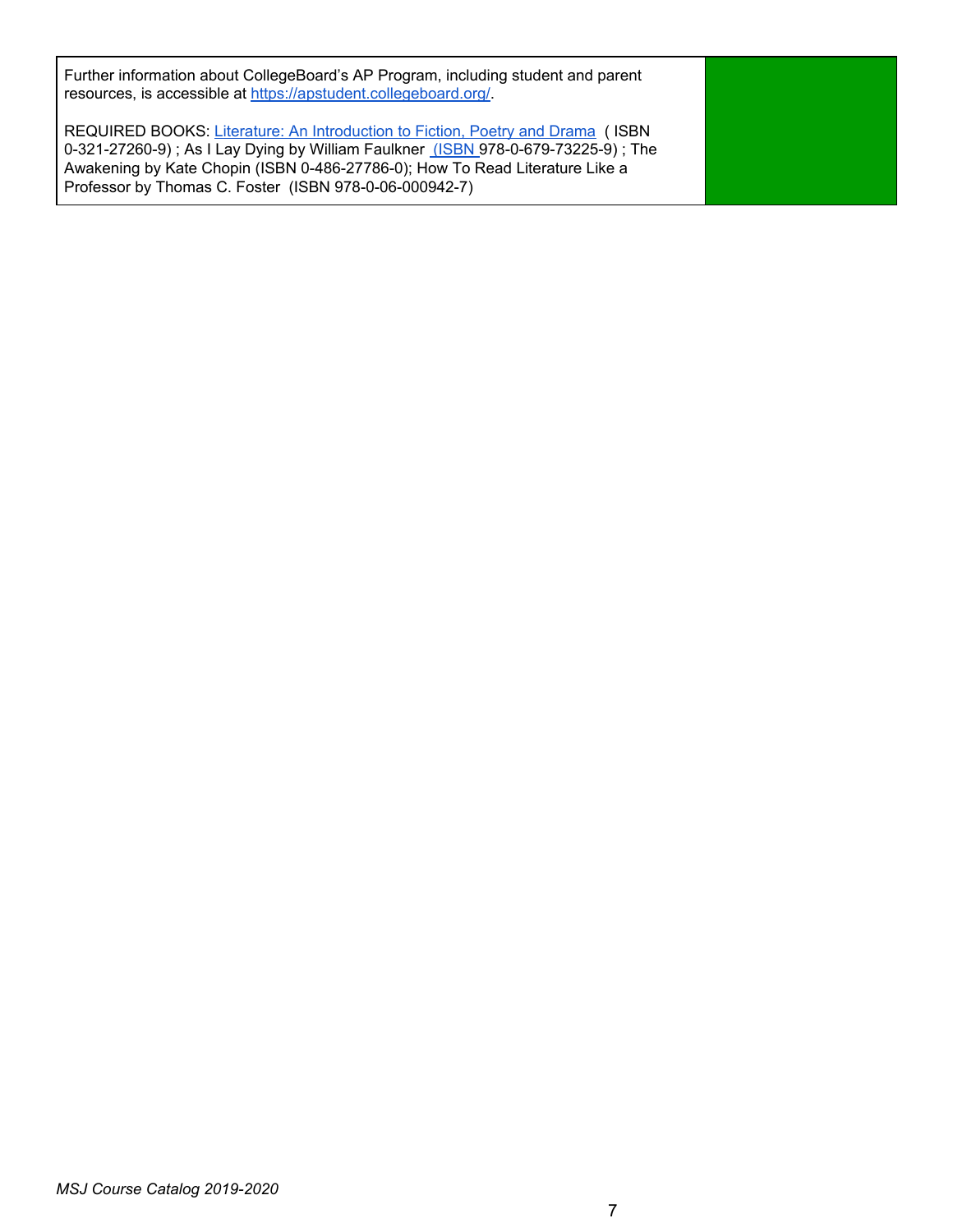# **Mathematics Course Descriptions**

| Algebra I                                                                                                                                                                                                                                                                                                                                                                                                                                                                                                                                                                                                                                                                                                                                                                                                                                           |                                                                                                       |  |
|-----------------------------------------------------------------------------------------------------------------------------------------------------------------------------------------------------------------------------------------------------------------------------------------------------------------------------------------------------------------------------------------------------------------------------------------------------------------------------------------------------------------------------------------------------------------------------------------------------------------------------------------------------------------------------------------------------------------------------------------------------------------------------------------------------------------------------------------------------|-------------------------------------------------------------------------------------------------------|--|
| This course begins with a review of basic mathematics operations including addition,<br>subtraction, multiplication, division, exponentiation with monomial expressions and the<br>relation of these operations to the properties of real numbers. Applications of rational<br>numbers and algebraic techniques to solve real-world problems are mastered. Initial study<br>of linear equations and inequalities in one variable, their solutions and methods of<br>presenting solutions is extended into solving systems in two linear variables and the forms<br>of a line. Factoring is mastered. Students are introduced to rational algebraic expressions,<br>quadratic equations, radical expressions, and exponential expressions.                                                                                                           | Credits: 1.0<br>Level: 1st Year<br><b>Prerequisites:</b><br>Pre-Algebra<br><b>Duration: Full year</b> |  |
| REQUIRED BOOK: ISBN: 978-0-7891-8915-8                                                                                                                                                                                                                                                                                                                                                                                                                                                                                                                                                                                                                                                                                                                                                                                                              |                                                                                                       |  |
|                                                                                                                                                                                                                                                                                                                                                                                                                                                                                                                                                                                                                                                                                                                                                                                                                                                     |                                                                                                       |  |
| <b>Geometry CP</b>                                                                                                                                                                                                                                                                                                                                                                                                                                                                                                                                                                                                                                                                                                                                                                                                                                  |                                                                                                       |  |
| Geometry is the branch of mathematics that covers deduction of properties, measurement<br>and relationships of points, lines, angles and figures in space. This course focuses on the<br>postulates and theorems of Euclidean geometry with the goal of expanding on each<br>student's understanding of geometric terms and concepts. Deductive reasoning and<br>comparison are incorporated into hands-on and collaborative explorations. Students use<br>constructions, pattern matching and geometric axioms in two-column proofs to better<br>understand the relationships of congruence and similarity. Basic algebra is required to<br>calculate length, radius, angles, area and volume of two and three dimensional figures.<br>Students are also introduced to the properties of right triangles, which is a precursor to<br>Trigonometry. | Credits: 1.0<br><b>Level: 2nd Year</b><br>Prerequisites: Algebra I<br><b>Duration: Full year</b>      |  |
| Required Textbook: Geometry, authors Bass, Charles, Johnson, Kennedy: ISBN<br>0-13-062560-4                                                                                                                                                                                                                                                                                                                                                                                                                                                                                                                                                                                                                                                                                                                                                         |                                                                                                       |  |

| <b>Geometry Honors</b>                                                                                                                                                                                                                                                                                                                                                                                                                                                                                                                                                                                                                                                                               |                                                                                                                                     |
|------------------------------------------------------------------------------------------------------------------------------------------------------------------------------------------------------------------------------------------------------------------------------------------------------------------------------------------------------------------------------------------------------------------------------------------------------------------------------------------------------------------------------------------------------------------------------------------------------------------------------------------------------------------------------------------------------|-------------------------------------------------------------------------------------------------------------------------------------|
| Geometry is the study that begins with very basic definitions of points, lines, and planes,<br>and extends to the study of any and all two dimensional figures in a plane. The coordinate<br>plane is used extensively to study and to prove the properties of various figures, particularly<br>triangles and quadrilaterals. Geometric theorems are used in two column proofs to verify<br>the congruence or the properties of various figures. Circles and all of their properties are<br>also discussed. Calculating the area of any two dimensional figure is examined. The<br>trigonometric ratios are introduced in right triangles, along with their applications in real<br>world scenarios. | Credits: 1.0<br>Level: 1st or 2nd Year<br>Prerequisites: Algebra I &<br><b>Teacher Recommendation</b><br><b>Duration: Full year</b> |
| Required Textbook: Geometry, authors Bass, Charles, Johnson, Kennedy; ISBN<br>0-13-062560-4                                                                                                                                                                                                                                                                                                                                                                                                                                                                                                                                                                                                          |                                                                                                                                     |

| Algebra II                                                                                |                                 |
|-------------------------------------------------------------------------------------------|---------------------------------|
| Algebra II begins with a review of the topics learned in Algebra I. Algebra II emphasizes | Credits: 1.0                    |
| systems of equations and inequalities in two and three variables and multiple methods of  | <b>Level: Third Year</b>        |
| finding their solutions. Real exponents, higher degree equations and an introduction to   | <b>Prerequisites:</b> Algebra I |
| coordinate geometry are also emphasized. Functions as mathematical models are used to     | and Geometry                    |
| represent and solve problems. Polynomials, rational, radical, exponential and logarithmic | <b>Duration: Full year</b>      |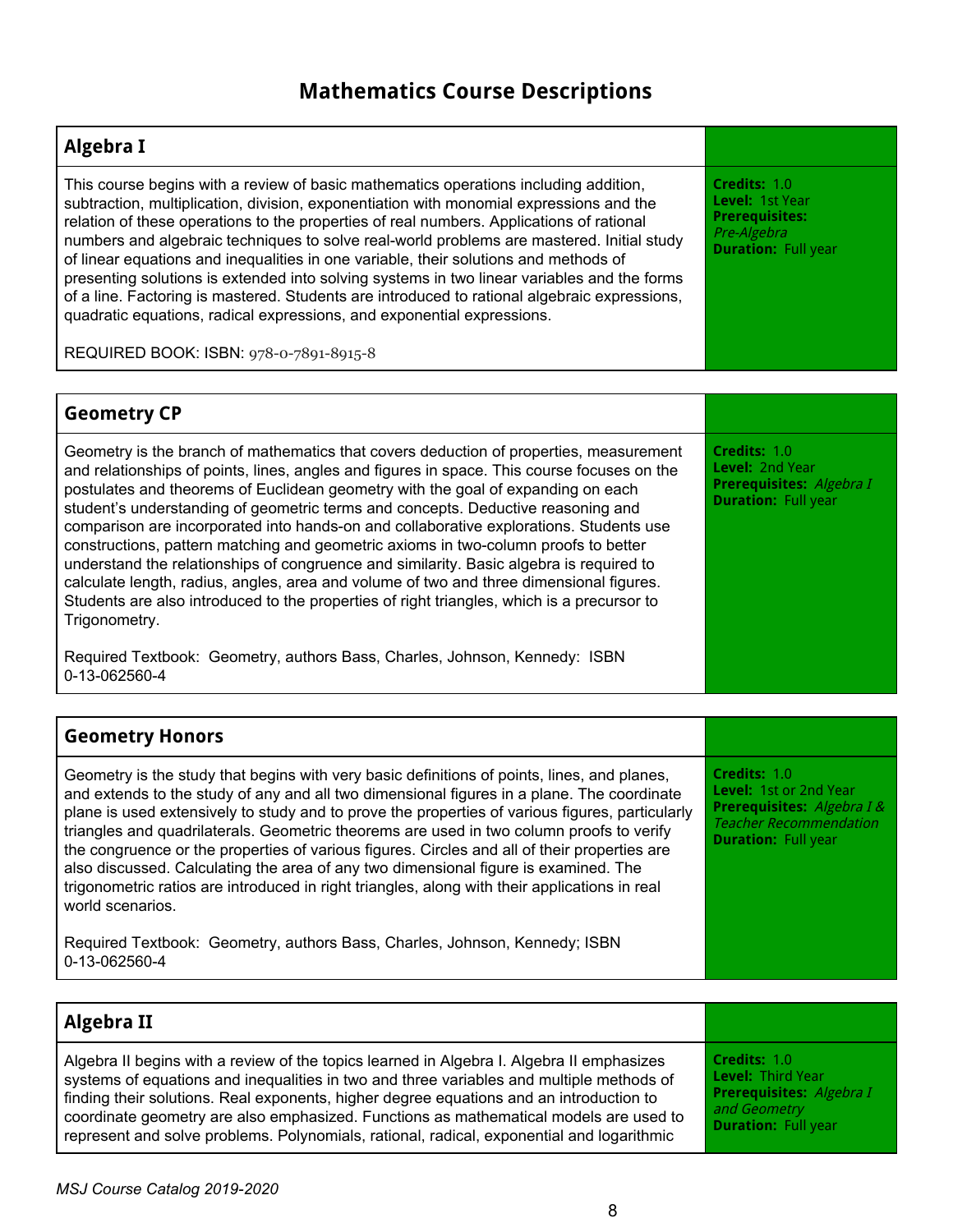functions are introduced as well as basic counting and probability theory as time allows.

REQUIRED BOOK: [Algebra](https://www.amazon.com/Algebra-2-AMSCO/dp/1680644785/ref=sr_1_1?s=books&ie=UTF8&qid=1497886253&sr=1-1&keywords=9781680644784) II

| <b>Algebra II Honors</b>                                                                                                                                                                                                                                                                                                                                                                                                                                                                                                                                                                                                     |                                                                                                                                                           |
|------------------------------------------------------------------------------------------------------------------------------------------------------------------------------------------------------------------------------------------------------------------------------------------------------------------------------------------------------------------------------------------------------------------------------------------------------------------------------------------------------------------------------------------------------------------------------------------------------------------------------|-----------------------------------------------------------------------------------------------------------------------------------------------------------|
| Algebra II Honors begins with a review of topics learned in Algebra I. Algebra II Honors<br>emphasizes systems of equations and inequalities in two and three variables and multiple<br>methods of finding their solutions. Polynomial, rational, radical, exponential and logarithmic<br>functions are studied using geometry, numerical techniques and algebraic methods.<br>Technology is employed in the study of functions. The concept of the inverse is used to<br>introduce logarithms and their applications to problem solving. Additionally, counting theory<br>and basic probability are studied as time allows. | Credits: 1.0<br>Level: 2nd and 3rd Year<br>Prerequisites: Algebra I<br>and Geometry H with<br><b>Teacher Recommendation</b><br><b>Duration: Full year</b> |
| <b>REQUIRED BOOKS: Algebra II</b>                                                                                                                                                                                                                                                                                                                                                                                                                                                                                                                                                                                            |                                                                                                                                                           |

| <b>Personal Finance</b>                                                                  |                               |
|------------------------------------------------------------------------------------------|-------------------------------|
| The topics are not limited to but include are: checkbook exercises with reconciliations, | Credits: 0.5                  |
| budgeting, savings and investing, CD's, bonds and securities (short term and long term), | <b>Level:</b> 3rd or 4th year |
| credit cards, taxes including 1040, 1040A and 1040EZ returns, insurance and annuities.   | <b>Prerequisites: None</b>    |
| Student development of financial responsibility is the objective in this course.         | <b>Duration: One Semester</b> |

| <b>Pre-Calculus</b>                                                                                                                                                                                                                                                                                                                                                                                                                                                                                                                                                                                                                                                                           |                                                                                                                                                      |
|-----------------------------------------------------------------------------------------------------------------------------------------------------------------------------------------------------------------------------------------------------------------------------------------------------------------------------------------------------------------------------------------------------------------------------------------------------------------------------------------------------------------------------------------------------------------------------------------------------------------------------------------------------------------------------------------------|------------------------------------------------------------------------------------------------------------------------------------------------------|
| Pre-Calculus expands on the concepts learned in Geometry and Algebra II, emphasizing<br>non-linear functions as they apply to circular motion, trigonometric (equations, identities,<br>graphs, inverse relations), complex numbers, polar coordinates, conic sections, logarithm<br>and exponents, sequences, series and an introduction to limits. The course lays a<br>foundation for students planning on taking calculus or other advanced mathematics<br>courses. Included are calculator-based activities which are used to teach scientific concepts<br>such as vector addition, calculation of angular velocity, instantaneous rates of change and<br>slopes of nonlinear relations. | Credits: 1.0<br>Level: 3rd and 4th Year<br><b>Prerequisites: Geometry</b><br>and Algebra II- Teacher<br>Recommendation<br><b>Duration: Full year</b> |
| Textbook will be provided.                                                                                                                                                                                                                                                                                                                                                                                                                                                                                                                                                                                                                                                                    |                                                                                                                                                      |

| <b>Advanced Placement Calculus</b>                                                                                                                                                                                                                                                                                                                                                                                                                                                                                                                                                                                                                                                                                                                                                                                                                                                                                                                                                                                                                                                                                                                                                                                                                                                            |                                                                                                                                             |
|-----------------------------------------------------------------------------------------------------------------------------------------------------------------------------------------------------------------------------------------------------------------------------------------------------------------------------------------------------------------------------------------------------------------------------------------------------------------------------------------------------------------------------------------------------------------------------------------------------------------------------------------------------------------------------------------------------------------------------------------------------------------------------------------------------------------------------------------------------------------------------------------------------------------------------------------------------------------------------------------------------------------------------------------------------------------------------------------------------------------------------------------------------------------------------------------------------------------------------------------------------------------------------------------------|---------------------------------------------------------------------------------------------------------------------------------------------|
| Advanced Placement Calculus develops an understanding of the concepts of Calculus<br>using verbal, geometric, numerical and algebraic techniques. Graphing calculators and<br>computer applications are used as aids to understanding both computations and results.<br>Emphasis is placed on the concept of functions, limits of functions, differentiation, and<br>integration. The intention is to foster competence in our students which is equivalent to<br>what they would attain when taking Calculus as a college freshman. The curriculum is<br>closely aligned with the AP Calculus curriculum promulgated by the Educational Testing<br>Services (ETS). All students are required to take the National AP Calculus AB Exam written<br>by ETS. This exam occurs in May and has an associated fee (\$90 per exam was the rate in<br>2014). Most colleges and universities grant three to six college credits and allow for<br>advanced mathematics placement for students who score well on the ETS AP Calculus<br>examination. Students should check the credit-and-placement policy at the schools they are<br>considering for AP credit acceptance information. Further information about CollegeBoard's AP<br>Program, including student and parent resources, is accessible at | Credits: 1.5<br>Level: 4th Year<br><b>Prerequisites:</b><br><b>Pre-Calculus and Teacher</b><br>Recommendation<br><b>Duration: Full year</b> |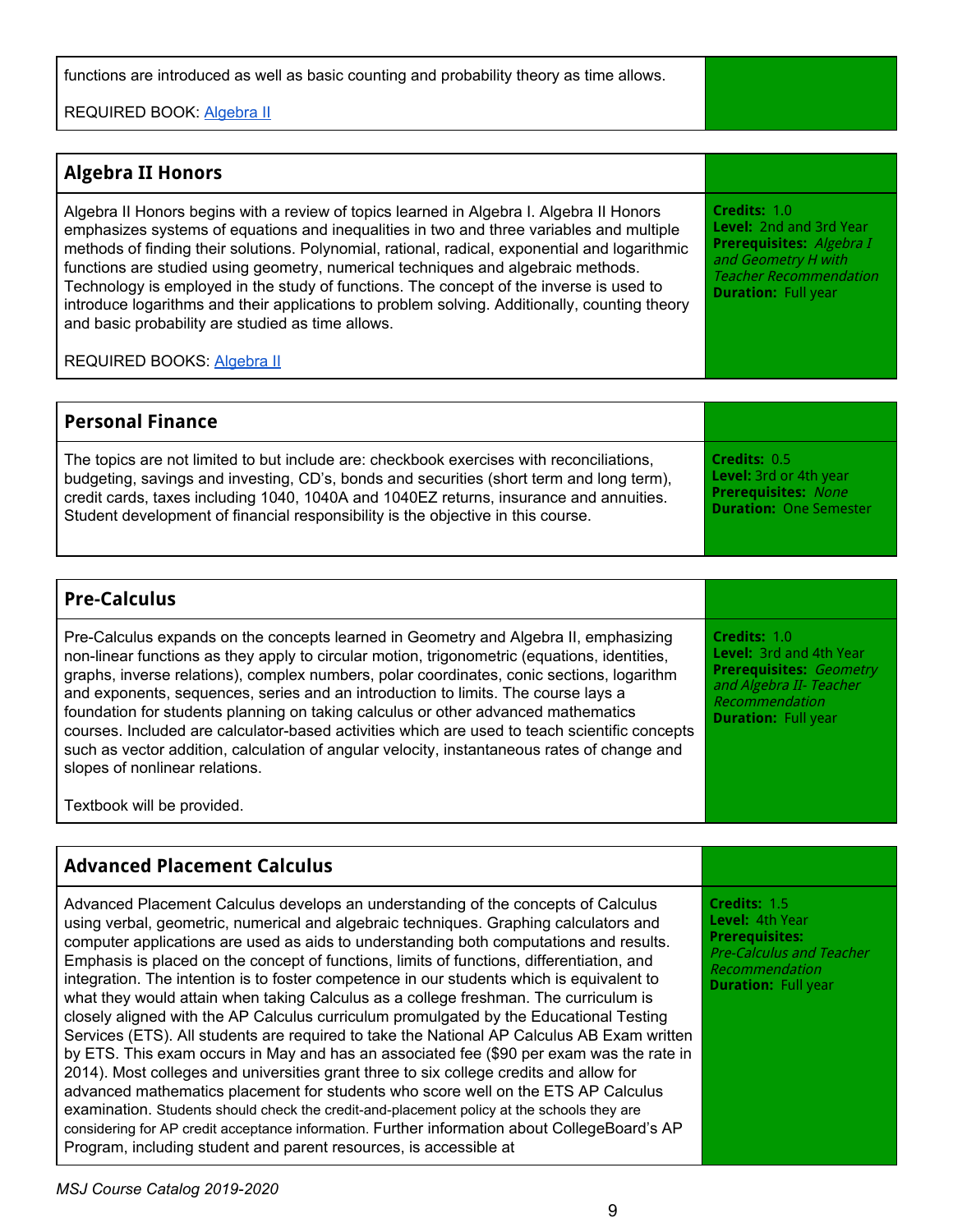<https://apstudent.collegeboard.org/>.

Textbook will be provided.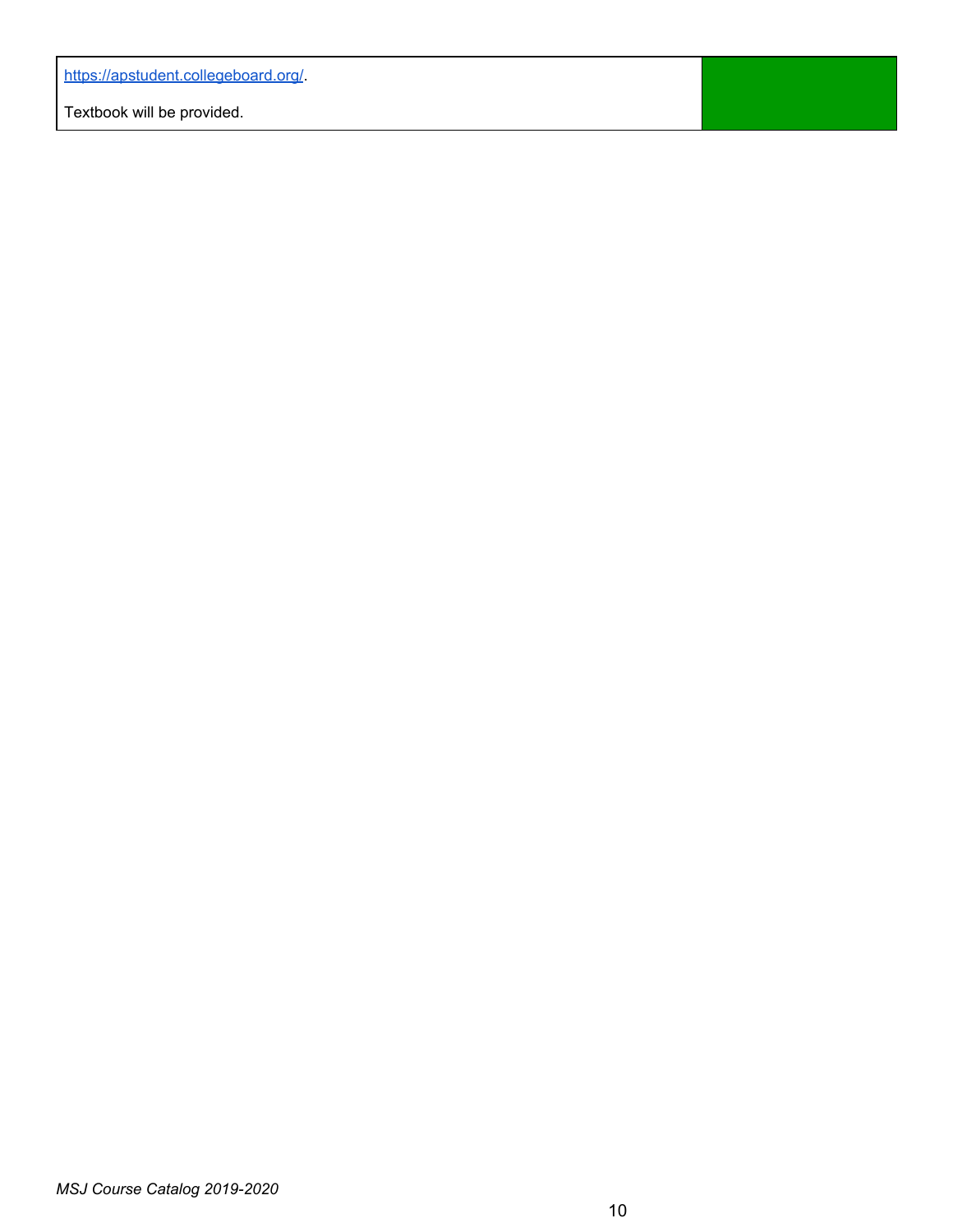# **Science Course Descriptions**

| <b>Biology</b>                                                                                                                                                                                                                                                                                                                                                                                                                                                                                                                                                                                                                                                                                                                                                                                                                                                                          |                                                                                                    |
|-----------------------------------------------------------------------------------------------------------------------------------------------------------------------------------------------------------------------------------------------------------------------------------------------------------------------------------------------------------------------------------------------------------------------------------------------------------------------------------------------------------------------------------------------------------------------------------------------------------------------------------------------------------------------------------------------------------------------------------------------------------------------------------------------------------------------------------------------------------------------------------------|----------------------------------------------------------------------------------------------------|
| Biology is an introductory level course. The goal of this course is to make Biology<br>interesting and accessible to students. This course will give students a strong basic<br>understanding about the world around them. Students will learn to make observations, plan<br>and carry out experiments, represent data in meaningful ways, and analyze conclusions<br>that they make based on experimentation. Students will also participate in group activities,<br>discussion groups, and lab team activities. Topics that will be covered in this class include:<br>cellular foundations of life, cell division and genetics, molecular biology and biotechnology,<br>evolution and diversity of life, animal structure and function, and ecology.<br>Book: No book will be required for this class but you will need a 3 inch 3 ring binder to keep<br>class packets and readings. | Credits: 1.0<br><b>Level: 1st Year</b><br><b>Prerequisites: None</b><br><b>Duration: Full year</b> |
|                                                                                                                                                                                                                                                                                                                                                                                                                                                                                                                                                                                                                                                                                                                                                                                                                                                                                         |                                                                                                    |
| <b>Biology Honors</b>                                                                                                                                                                                                                                                                                                                                                                                                                                                                                                                                                                                                                                                                                                                                                                                                                                                                   |                                                                                                    |
| This course is designed for the highly motivated science students interested in learning the<br>biological principles of life. This course is rigorous and fast-paced and covers the same<br>components of the Biology class listed above but at a much more in-depth level. This<br>course also emphasizes critical thinking skills and laboratory skills.                                                                                                                                                                                                                                                                                                                                                                                                                                                                                                                             | Credits: 1.0<br><b>Level: 1st Year</b><br><b>Prerequisites: None</b><br><b>Duration: Full year</b> |

Book: Concepts in Biology (NOT THE BOOK TITLED BIOLOGY) Openstax.org

<https://openstax.org/details/books/concepts-biology> to download for free. You can also order a hard print for \$29 on the same website. Just click the button that says Order Print Copy and it will redirect you to Amazon

| <b>Advanced Placement Biology</b>                                                                                                                                                                                                                                                                                                                                                                                                                                                                                                                                                                                |                                                                                                                                                                 |
|------------------------------------------------------------------------------------------------------------------------------------------------------------------------------------------------------------------------------------------------------------------------------------------------------------------------------------------------------------------------------------------------------------------------------------------------------------------------------------------------------------------------------------------------------------------------------------------------------------------|-----------------------------------------------------------------------------------------------------------------------------------------------------------------|
| Advanced Placement Biology as taught at MSJ, is the equivalent of a two-semester college<br>course taken by Biology majors. This course differs from the traditional high school Biology<br>class not only in the textbook used, but also in the range and depth of topics covered and<br>by the required lab work in terms of time, effort and complexity. A major goal of this course<br>is to provide students with the conceptual framework, factual knowledge and analytical<br>skills necessary to work critically within the rapidly changing field of biology. There are four<br>"big ideas" emphasized: | Credits: 1.5<br>Level: 4th Year<br><b>Prerequisites:</b> Bio & Lab,<br>Chem & Lab, Pre-Calculus,<br><b>Teacher recommendation</b><br><b>Duration: Full year</b> |
| The process of evolution drives the diversity and unity of life                                                                                                                                                                                                                                                                                                                                                                                                                                                                                                                                                  |                                                                                                                                                                 |
| Biological systems utilize free energy and molecular building blocks to<br>$\bullet$                                                                                                                                                                                                                                                                                                                                                                                                                                                                                                                             |                                                                                                                                                                 |
| grow, reproduce and maintain homeostasis                                                                                                                                                                                                                                                                                                                                                                                                                                                                                                                                                                         |                                                                                                                                                                 |
| Living systems store, retrieve, transmit, and respond to information<br>$\bullet$                                                                                                                                                                                                                                                                                                                                                                                                                                                                                                                                |                                                                                                                                                                 |
| essential to life processes                                                                                                                                                                                                                                                                                                                                                                                                                                                                                                                                                                                      |                                                                                                                                                                 |
| Biological systems interact, and these interactions possess complex<br>$\bullet$                                                                                                                                                                                                                                                                                                                                                                                                                                                                                                                                 |                                                                                                                                                                 |
| properties.                                                                                                                                                                                                                                                                                                                                                                                                                                                                                                                                                                                                      |                                                                                                                                                                 |
| At the conclusion of this course students should not only have a strong understanding of                                                                                                                                                                                                                                                                                                                                                                                                                                                                                                                         |                                                                                                                                                                 |
| Biology but also be able to apply this knowledge to think critically. On top of this the College                                                                                                                                                                                                                                                                                                                                                                                                                                                                                                                 |                                                                                                                                                                 |
| Board requires student- directed laboratory investigations. Meaning students will learn to                                                                                                                                                                                                                                                                                                                                                                                                                                                                                                                       |                                                                                                                                                                 |
| design their own experiments and investigations, run the experiments and determine how                                                                                                                                                                                                                                                                                                                                                                                                                                                                                                                           |                                                                                                                                                                 |
| to best represent their data and conclusions. In May of each year all students are required                                                                                                                                                                                                                                                                                                                                                                                                                                                                                                                      |                                                                                                                                                                 |
| to take the National AP Biology Exam created by ETS. This exam has an associated fee                                                                                                                                                                                                                                                                                                                                                                                                                                                                                                                             |                                                                                                                                                                 |
| (\$93 per exam was the rate in 2017). Students should check the credit-and-placement policy at                                                                                                                                                                                                                                                                                                                                                                                                                                                                                                                   |                                                                                                                                                                 |
| the schools they are considering for AP credit acceptance information. Further information about                                                                                                                                                                                                                                                                                                                                                                                                                                                                                                                 |                                                                                                                                                                 |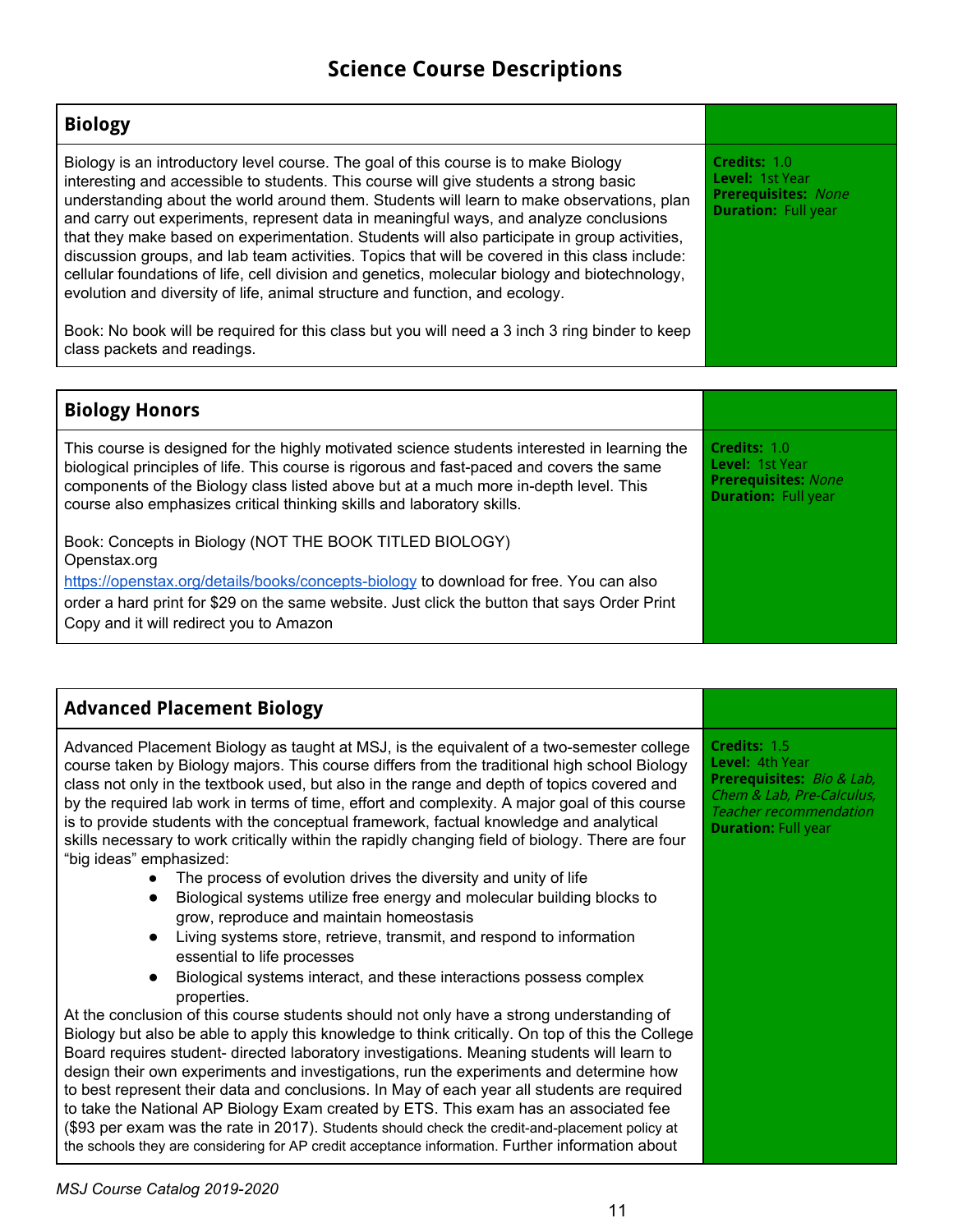| CollegeBoard's AP Program, including student and parent resources, is accessible at<br>https://apstudent.collegeboard.org/<br>Required Book:                               |  |
|----------------------------------------------------------------------------------------------------------------------------------------------------------------------------|--|
| Principles of Life 2nd Edition                                                                                                                                             |  |
| ISBN-13: 978-1464109478                                                                                                                                                    |  |
| https://www.amazon.com/Principles-Life-David-M-Hillis/dp/1464109478/ref=mt_har                                                                                             |  |
| dcover? encoding=UTF8&me=                                                                                                                                                  |  |
| You can purchase the book for around \$80 or you can rent it from amazon for \$17.37 a<br>semester. DO NOT PURCHASE THE SOFTCOVER BOOK- this is not the correct<br>edition |  |
|                                                                                                                                                                            |  |

| <b>Chemistry CP</b>                                                                                                                                                                                                                                                                                                                                                                                                                                                                             |                                                                                                         |
|-------------------------------------------------------------------------------------------------------------------------------------------------------------------------------------------------------------------------------------------------------------------------------------------------------------------------------------------------------------------------------------------------------------------------------------------------------------------------------------------------|---------------------------------------------------------------------------------------------------------|
| Chemistry students explore the development of concepts, descriptive and mathematical as<br>they relate to matter. Students learn atomic theory, atomic structure, periodic law, chemical<br>nomenclature, equations, gas laws and modern electronic structure. Students are also<br>taught to understand chemical bonding, solutions, acids and bases, reaction rates and<br>equilibrium. As time allows the class explores nuclear chemistry, electrochemistry and<br>basic organic chemistry. | Credits: 1.0<br><b>Level: 2nd Year</b><br><b>Prerequisites:</b> Algebra I<br><b>Duration: Full year</b> |

| <b>Chemistry Honors</b>                                                                       |                               |
|-----------------------------------------------------------------------------------------------|-------------------------------|
| Chemistry Honors students explore the development of concepts, descriptive and                | Credits: 1.0                  |
| mathematical as they relate to matter, however, in a detailed manner. Students in honors      | <b>Level: 2nd Year</b>        |
| chemistry are taught to master concepts of matter, problem solving skills, critical thinking  | Prerequisites: Algebra I,     |
| and laboratory skills. Students learn atomic theory, atomic structure, periodic law, chemical | <b>Teacher Recommendation</b> |
| nomenclature, equations, gas laws and modern electronic structure.                            | <b>Duration: Full year</b>    |

#### **Physics Honors**

Physics is a science which studies matter, motion, forces, and energy. The first half of the course studies the mechanics of motion, and the forces which affect this motion. Newton's Laws of Motion are used to analyze motion and forces that act on an object. The use of vector analysis and trigonometry are employed to study forces and motions in two dimensions. The study of circular motion is extended to examine and learn about the motions of planets and satellites, which are all governed by the force of gravitational attraction. The second half of the course studies rotational motion, and the concepts of momentum and energy. Periodic motion is used to introduce the study of vibrations and waves. Properties of sound and light are also examined as time permits. Although the mathematics used in the course are not complex, only students with a strong aptitude for mathematics are encouraged to register for this course. Physics is primarily the learning of concepts and applying those concepts by analyzing situations as described in word problems.

Required Textbook: College Physics, 6th Edition Volume 1 (softcover). Authors Wilson, Buffa, Lou. ISBN 0-13-195113-0

**Credits:** 1.0 **Level:** 3rd Year, 4th Year **Prerequisites:** Algebra I, Algebra II, Trigonometry, Pre-Calculus (may be taken concurrently) **Duration:** Full year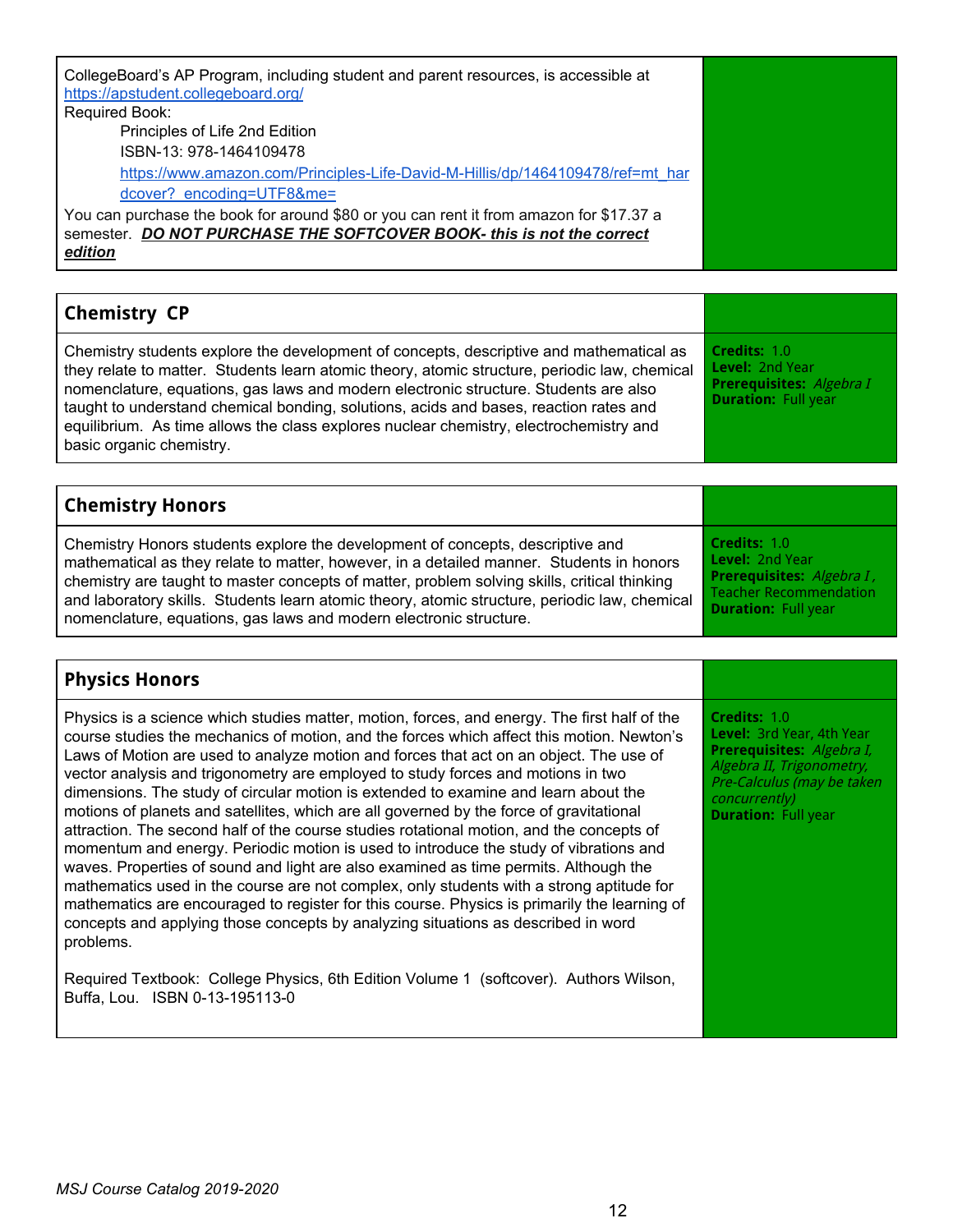#### **Human Anatomy & Physiology**

This course is designed to expand each student's knowledge of the structure, function, and complexity of the human organism. Topics covered include anatomical structures in various body systems. Emphasis is placed on the interactions of organs as they work together to maintain balance of homeostasis. Additional topics may include cellular and tissue organization, skeletal and muscle design and function, respiratory, circulatory, urinary, integumentary, endocrine, lymphatic, and the excretory and digestive systems. Pathology which is the study and effects of disease is integrated into the discussion of each of the systems. Students also receive an orientation to the various allied health fields. Students are expected to participate in lectures and discussions, conduct laboratory investigations, which may include microscopy and human performance, and to gather information on a variety of medical and health related topics. Computer technology is used to aid the learning process in general, and more specifically in completing assigned lab work.

**Credits:** 1.0 **Level:** 3rd Year, 4th Year **Prerequisites:** Algebra I **Duration:** Full Year

**Credits:** .5 **Level:** 2nd year **Prerequisites:** none **Duration:** One Semester

#### **Health**

This course is all about you and the important decisions you make. It's also about having the correct information before making those decisions. We'll deal with real issues like nutrition, substance abuse, coping with stress, and sexual abstinence. Good health is both mental and physical. Making good decisions starts with knowing the facts, understanding the consequences, and having the confidence to choose well. A series of signposts will take you through the course providing information, direction, and a little encouragement. We'll also offer some important tools for communicating your feelings and opinions. We'll even talk about being a savvy consumer in a world of advertising, credit cards, and focus on earth friendly practices that will help the environment. This is a course comes with a long-term payoff. The good decisions you make now will set a positive direction you can follow for a lifetime. This course requires a CPR certification course. If the cost of the class or schedule is an issue, you may choose the alternative CPR assignment.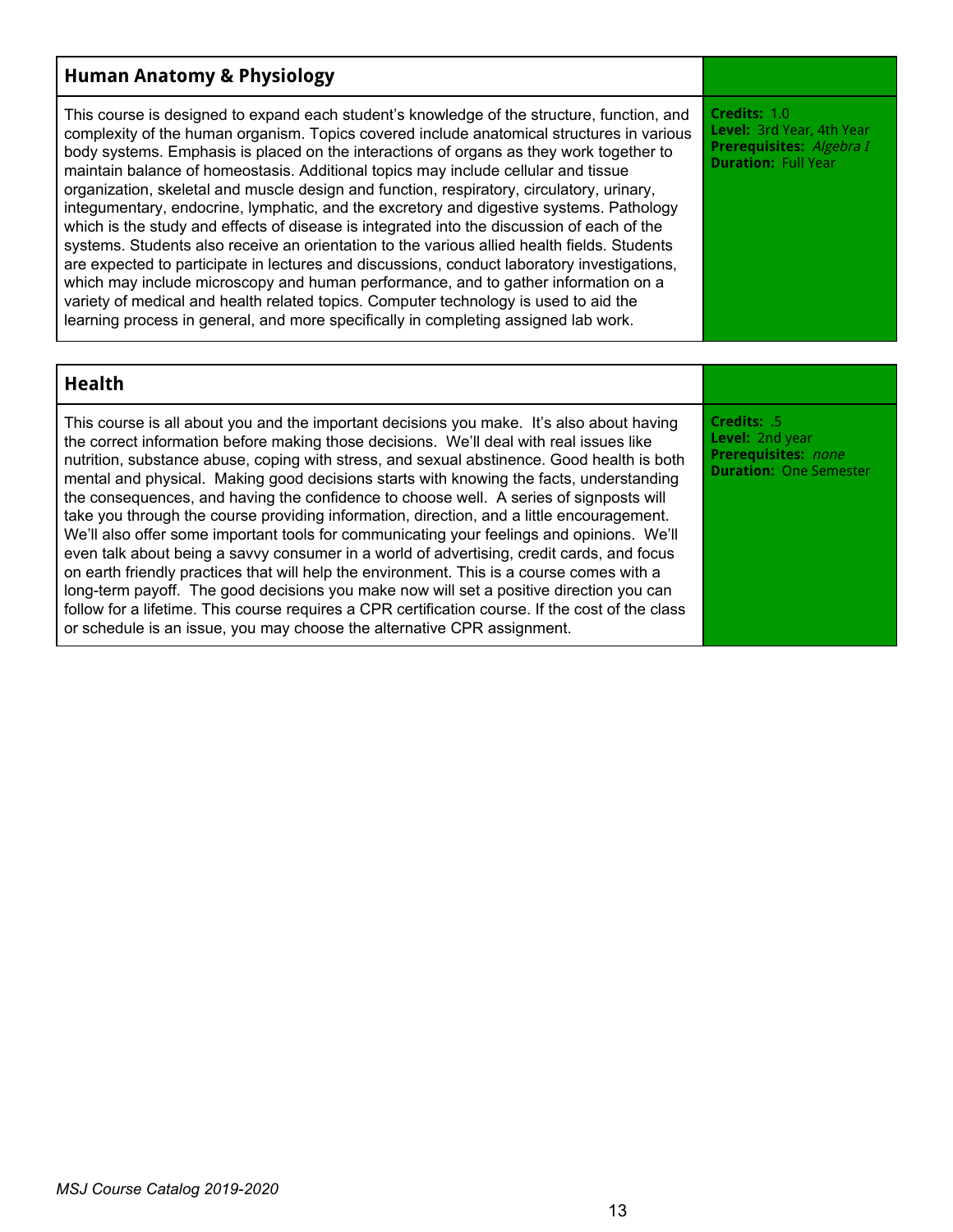# **Social Studies Course Descriptions**

#### **World Geography** World Geography and Cultures invites students to examine the diversity of the natural environments and the diversity of cultural landscapes in the world today. Emphasis will be given to the geographical themes of location and place. Students will study about many different countries, their landscapes as well as the human characteristics that make each place unique. Students will gain an understanding and a respect for the governmental, economic and societal differences that contribute to the World's diversity. The second semester will have a greater emphasis on American and Global issues. A lot of these issues, ie. terrorism, education, immigration, international peace and human rights, are issues that will directly impact your student in the coming years and even now. We will look at the majority of the global issues from the White House and the majority of the global issues from the United Nations, as well as other sites. We are doing this not only to promote learning about different cultures but to learn about the issues around the globe. **Credits:** 1.0 **Level:** 1st Year **Prerequisites:** None **Duration:** Full year

| <b>World History</b>                                                                                                                                                                                                                                                                                                                                                                                                                                                             |                                                                                             |
|----------------------------------------------------------------------------------------------------------------------------------------------------------------------------------------------------------------------------------------------------------------------------------------------------------------------------------------------------------------------------------------------------------------------------------------------------------------------------------|---------------------------------------------------------------------------------------------|
| This course is designed to study important events and eras of World History. This course<br>takes an in depth look at the World from events such as the first civilizations, Greece and<br>Rome, and the Middle Ages all the way up to more modern events, ie., the Enlightenment<br>and Revolutions, the Industrial Revolution and the World Wars. Students will familiarize<br>themselves with the important movers and shakers that played a role in developing the<br>modern | Credits: 1.0<br>Level: 2nd Year<br><b>Prerequisites: None</b><br><b>Duration: Full year</b> |

## **United States History**

This course teaches American History from the discovery of America up to the present. Students "interact" with many different characters throughout American History as they learn about Columbus' discovery of the continent, the torments of winter in Jamestown, the infamous Salem Witch Trials, the patriotism of the American Revolution, the creation of the American government, the seeds of change and the impending crisis that transformed into the Civil War. Students participate in historical events like the "Fire of the Revolution" as they jump from step to step in an attempt to discover one of the major "fire starters". They follow clues in a "Race to Discovery History" in order to be the first to arrive in the far west. They learn the torments of slavery through an in-depth study in the fight for equality for all men and women. They will learn the repercussions of the end of the Civil War and understand why John Wilkes Booth assassinated Abraham Lincoln. Students "interact" with people who lived through the Industrial Revolution and will see clearly America's hesitation in entering The Great War (World War I). Students are taught to understand the return to normalcy and the roaring twenties, the impacts of the Great Depression and the Dust Bowl, rejoicing over the election of FDR and the changes that emerged with the onset, and eventual victory in World War II, both at home and abroad. Students learn to understand the functions of the modern American government, and how these functions have evolved. Students come to appreciate individuals such as Dwight D. Eisenhower, John F. Kennedy, Buzz Aldrin, Lyndon Johnson, General MacArthur, Richard Nixon, Ronald Reagan, and many more important Americans of the modern era. Students receive new perspectives on events like Watergate, the Vietnam War, the Cold War, the Cuban Missile Crisis, the Iraqi Wars, the assassination of John F. Kennedy, the impeachment of William Clinton, as well as current economic issues. This course is rigorous in reading, note taking, and writing. A lengthy term paper is required as reflected in the course syllabus. Students are given homework on a daily basis and tests and quizzes are given weekly. *Book will be distributed by the Instructor.*

**Credits:** 1.0 **Level:** 3rd year **Prerequisites:** World Geography & Global Studies **Duration:** Full year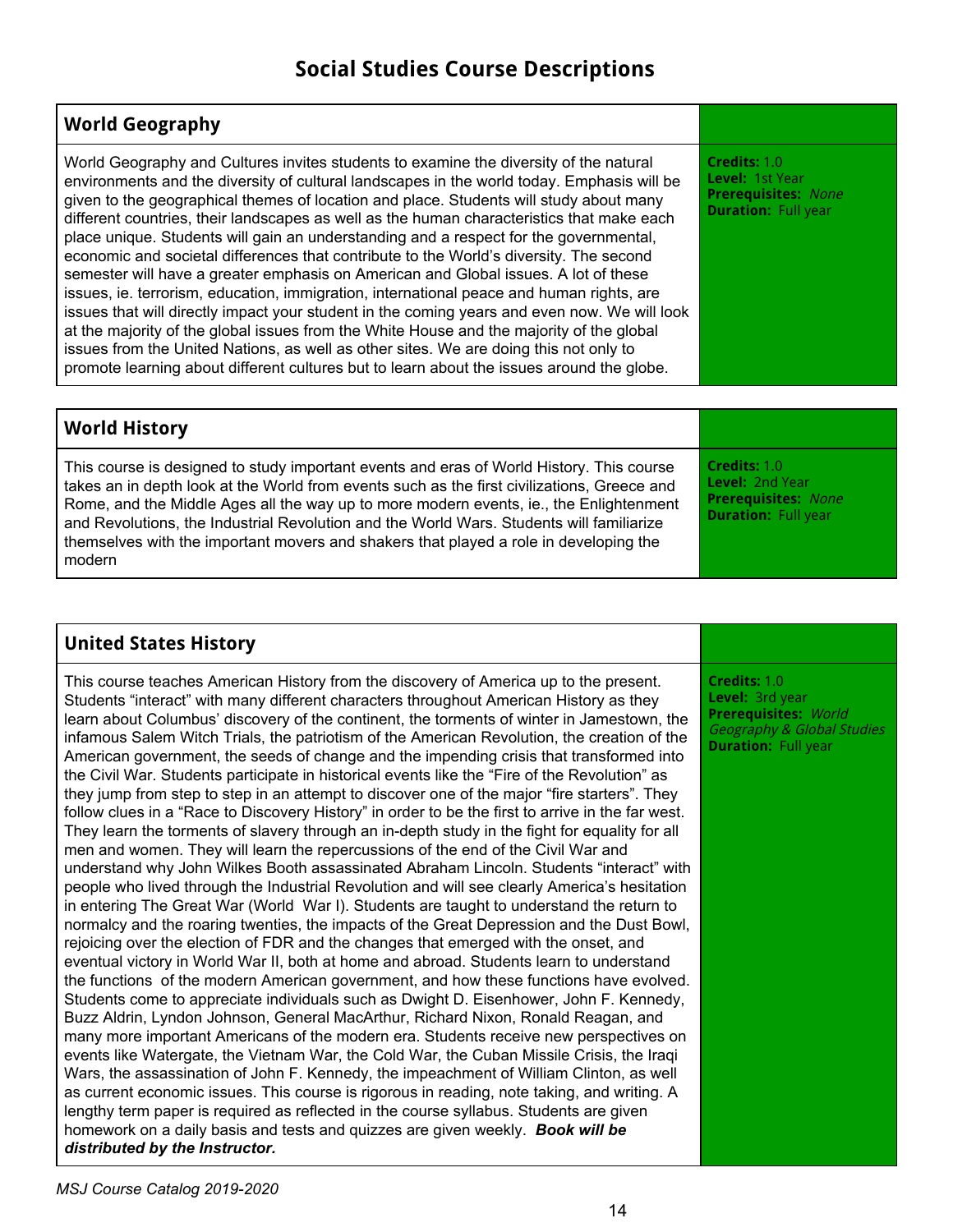#### **Advanced Placement United States History**

In preparation for the Advanced Placement Exam in May, this course provides an analytical perspective on the history of the United States. Students are provided with information on the various eras, beliefs, cultures, peoples, and governmental bodies that have made up the history of the United States. The course is designed around tracking the development of the United States from her discovery through the modern age. The course will focus on themes including foundations for American democracy, diversity, conflicts both foreign and domestic, America's role in world affairs, and the development of modern American institutions. This class is rigorous and students are expected to complete primary source readings, novels, and textbook readings every day. Students must be able to interpret, discuss and offer opinions on a variety of writings. A lengthy writing assignment is apart of this course which includes MLA in-text and works cited citations as noted in the class syllabus. All students are required to take the National AP United States History Exam created by ETS. This exam occurs in May and has an associated fee (\$93 per exam was the rate in 2017). Students should check the credit-and-placement policy at the schools they are considering for AP credit acceptance information. Further information about CollegeBoard's AP Program, including student and parent resources, is accessible at <https://apstudent.collegeboard.org/>.

Required Text[:](https://www.cengage.com/shop/isbn/9781305395213?urlLangId=-1&urlRequestType=Base&top_category=&partNumber=9781305395213&errorViewName=ProductDisplayErrorView&categoryId=&parent_category_rn=) The [American](https://www.cengage.com/shop/isbn/9781305395213?urlLangId=-1&urlRequestType=Base&top_category=&partNumber=9781305395213&errorViewName=ProductDisplayErrorView&categoryId=&parent_category_rn=) Pageant: 16th Edition (Updated AP Edition) - 2016 Kennedy, David and Cohen, Lizabeth

ISBN - 1-305-39521-2

Summer Homework [Assignment](https://docs.google.com/document/d/1Zl9tq8xB086IaJSr10Il03qr9a6XctpRZDZ31yFqXwM/edit?usp=sharing)

#### **Government, Politics and Current Issues**

This course is designed to prepare the youth of America to become citizens of the United States and the World. The course takes an indepth look at the many different types of governments in the modern world including Republics, Monarchies, Dictatorships, Totalitarianism, Nazism, Fascism, Anarchies and Parliament. Students will familiarize themselves with the workings of the American Government's Constitution and Constitutions around the world. Students will define "active citizenship" and comprehend the importance of being an "active citizen." We will focus on politics, and it's role in government and citizenship, by discussing the birth and development of political parties. Students will also discuss the current events that shape our world daily, by educating themselves about the world around them. Students will be required to listen to and/or watch daily news broadcasts. Key events will be highlighted. Throughout all, students will learn to become participants in the world.

*\*Handouts and Online Resources will be provided by instructor*

**Credits:** 1.5 **Level:** 3rd Year **Prerequisites:** World Geography/World History **Duration:** Full Year

**Credits:** 1.0 **Level:** 4th Year **Prerequisites:** U.S. History **Duration:** Full year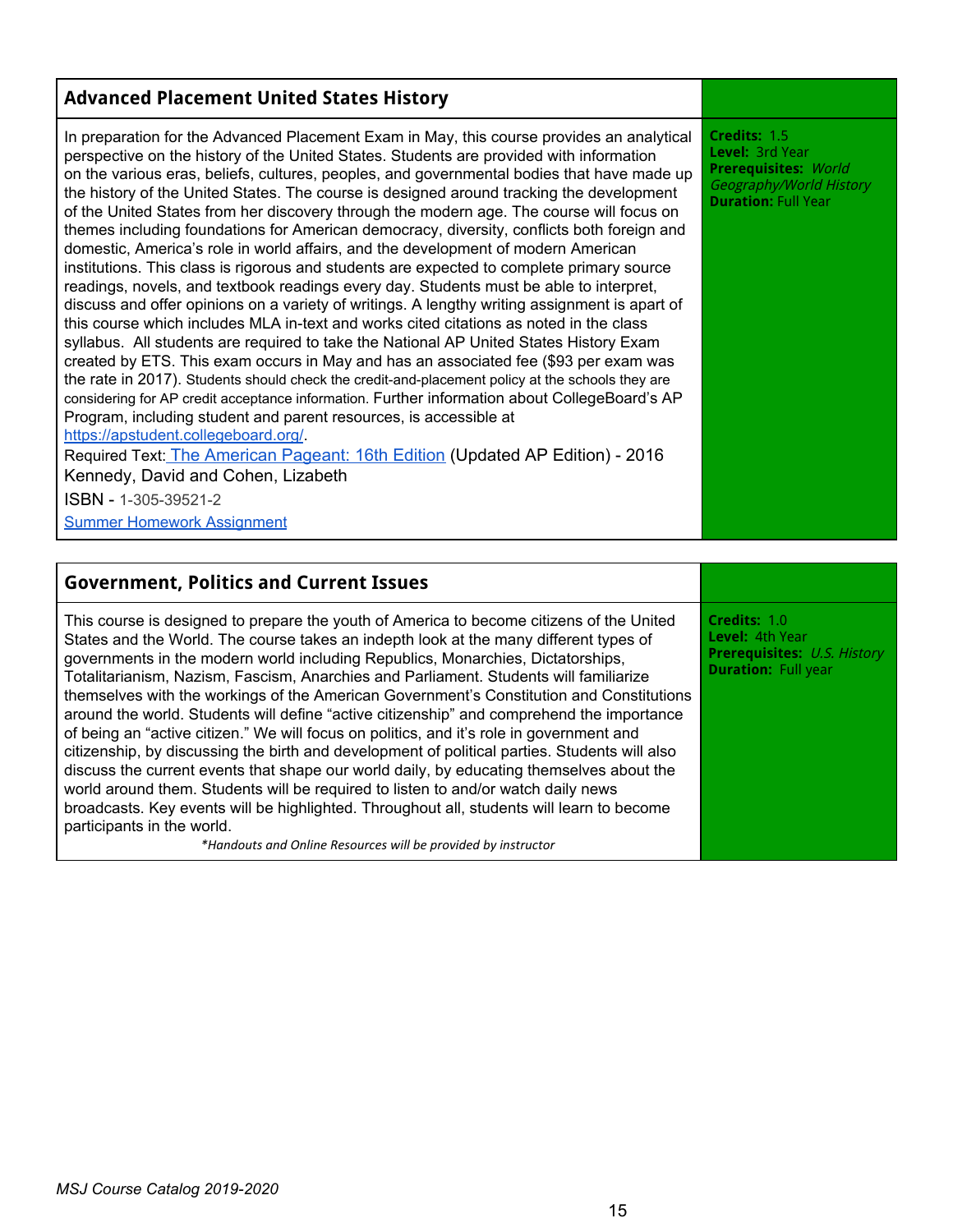# **World Language Course Descriptions**

| Spanish I                                                                                                                                                                                                                                                                                                                                                                                                                                                                                                                                                                                                                                                                                                                                                                                                                              |                                                                                             |
|----------------------------------------------------------------------------------------------------------------------------------------------------------------------------------------------------------------------------------------------------------------------------------------------------------------------------------------------------------------------------------------------------------------------------------------------------------------------------------------------------------------------------------------------------------------------------------------------------------------------------------------------------------------------------------------------------------------------------------------------------------------------------------------------------------------------------------------|---------------------------------------------------------------------------------------------|
| This course introduces students to basic communication in Spanish and covers lessons on;<br>numbers, days of the week, months and seasons, gender of nouns, plural forms of nouns,<br>definite and indefinite articles, adjectives and adjective correspondence, present tense<br>regular verb conjugations, and vocabulary and pronunciation. Students will also be<br>introduced to Spanish speaking countries and geographic locations. The course is designed<br>to have students develop basic conversational ability and reading comprehension, as well<br>as learning basic writing skills. During the second semester, students will begin to learn<br>irregular verbs in present tense, and direct and indirect object pronouns. They will continue<br>to work on their conversational skills and learning about the culture. | Credits: 1.0<br>Level: 1st Year<br><b>Prerequisites: None</b><br><b>Duration: Full year</b> |
|                                                                                                                                                                                                                                                                                                                                                                                                                                                                                                                                                                                                                                                                                                                                                                                                                                        |                                                                                             |

| Credits: 1.0<br>Spanish II is designed to build upon the skills acquired in Spanish I. This course continues<br>Level: 2nd, 3rd, 4th Year<br>the development of the basic skills of listening comprehension, speaking, reading, and<br><b>Prerequisites:</b> Spanish I<br>writing through the study of grammatical structures and vocabulary. Additionally, the<br><b>Duration: Full year</b><br>curriculum contains readings of relevant dialogues and stories as well as a presentation of<br>individual projects. Spanish culture and geography are taught which helps the students to |
|-------------------------------------------------------------------------------------------------------------------------------------------------------------------------------------------------------------------------------------------------------------------------------------------------------------------------------------------------------------------------------------------------------------------------------------------------------------------------------------------------------------------------------------------------------------------------------------------|
|                                                                                                                                                                                                                                                                                                                                                                                                                                                                                                                                                                                           |

| <b>Spanish III: Advanced Grammar and Conversation</b>                                                                                                                                                                                                                                                                                                                                                                                  |                                                                                                                    |
|----------------------------------------------------------------------------------------------------------------------------------------------------------------------------------------------------------------------------------------------------------------------------------------------------------------------------------------------------------------------------------------------------------------------------------------|--------------------------------------------------------------------------------------------------------------------|
| Spanish III combines the study of Spanish grammar with the development of the basic skills<br>of listening comprehension, speaking, reading and writing. Students develop these skills<br>through grammar analysis, readings, compositions and presentations of student projects.<br>The primary language used in teaching this class is Spanish.<br>Book required: Buen viaje Spanish 2 for Spanish 2/3 (Writing Activities workbook) | Credits: 1.0<br><b>Level:</b> 3rd Year, 4th Year<br><b>Prerequisites:</b> Spanish II<br><b>Duration: Full year</b> |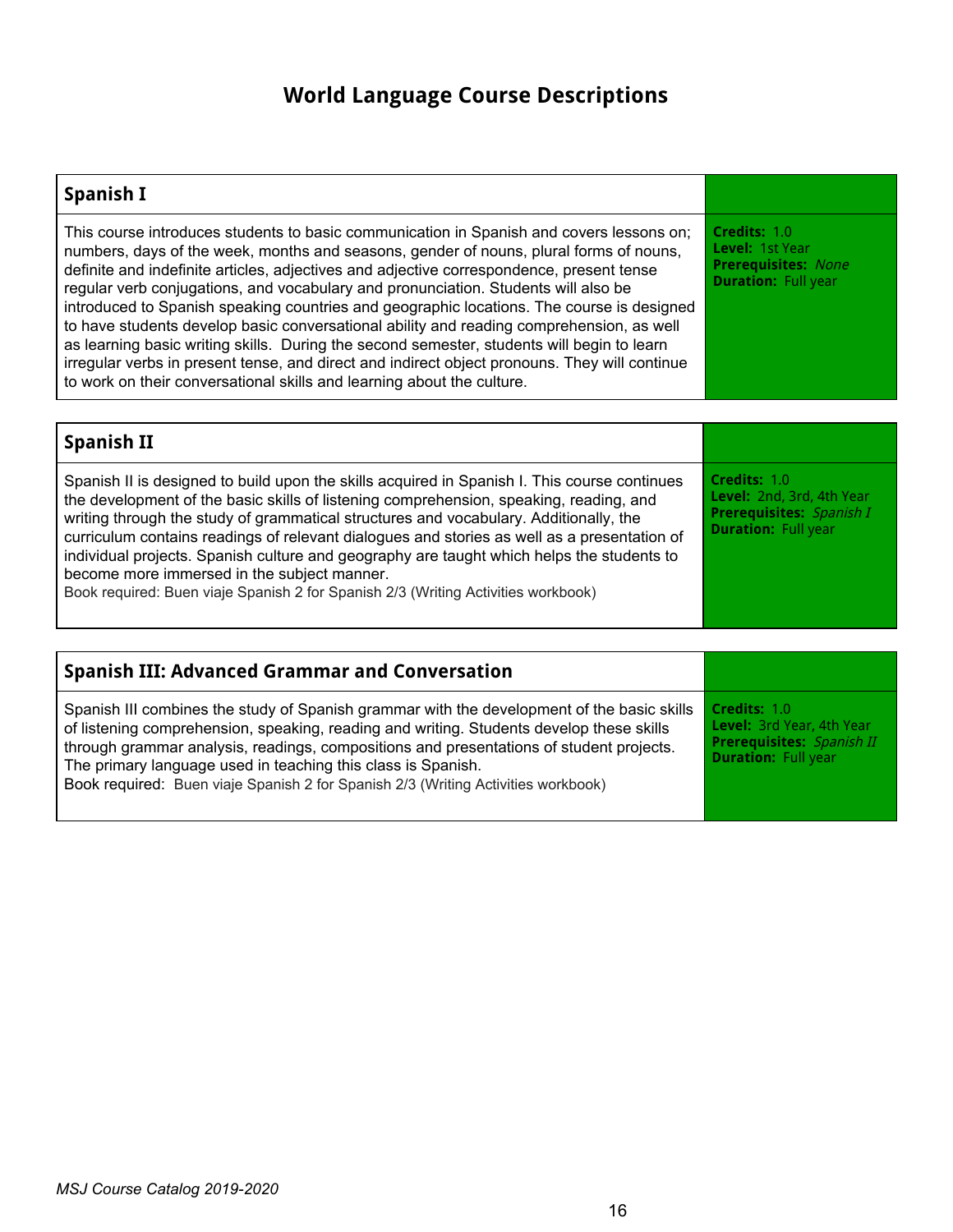# **Fine Arts Course Descriptions**

| Art I                                                                                                                                                                                                                                                                                                                                                                                                                                                                                                                                                                                                                                                                                                                  |                                                                                           |
|------------------------------------------------------------------------------------------------------------------------------------------------------------------------------------------------------------------------------------------------------------------------------------------------------------------------------------------------------------------------------------------------------------------------------------------------------------------------------------------------------------------------------------------------------------------------------------------------------------------------------------------------------------------------------------------------------------------------|-------------------------------------------------------------------------------------------|
| Explore the visual arts in this survey course that will expose students to a wide variety of<br>media and techniques used in visual communication. Students will learn how to use line,<br>shape, space, texture, and color to compose compositions with rhythm and movement,<br>balance, proportion, variety, emphasis, harmony and unity. They will use a variety of media<br>in the areas of drawing, painting, two dimensional design, printmaking and sculpture.<br>Students will participate in class critiques so they may learn how to evaluate the work of<br>other artists as well as their own. They will also work on developing an artist statement<br>which will be updated after each art course taken. | Credits: 0.5<br>Level: Open<br><b>Prerequisites: None</b><br><b>Duration: One or Full</b> |

| <b>Art II</b>                                                                                       |                                |
|-----------------------------------------------------------------------------------------------------|--------------------------------|
| Experienced art students will select an area of interest (drawing, painting, design,                | Credits: 0.5                   |
| printmaking, sculpture). They will work with the instructor to further develop their skills in that | Level: 2nd, 3rd, 4th Year      |
| area. More advanced techniques will be explored and refined in their chosen area. Work will         | <b>Prerequisites: Art I or</b> |
| be evaluated by the student and instructor and suggestions will be made to prepare the              | Teacher Recommendation         |
| work for presentation. Students may begin working on a portfolio for college and/or AP              | <b>Duration: One or Full</b>   |
| Studio Art.                                                                                         | vear                           |

| <b>Art Portfolio</b>                                                                                                                                                                                                                                                                                                                                                                                                                                                                                                                                                                                                                                                                                                                                                        |                                                                                                                                            |
|-----------------------------------------------------------------------------------------------------------------------------------------------------------------------------------------------------------------------------------------------------------------------------------------------------------------------------------------------------------------------------------------------------------------------------------------------------------------------------------------------------------------------------------------------------------------------------------------------------------------------------------------------------------------------------------------------------------------------------------------------------------------------------|--------------------------------------------------------------------------------------------------------------------------------------------|
| A full year art course for students who have completed Art I and Art II. Students will continue<br>working on developing skills in their chosen media. Students may work in any media they<br>choose, two dimensional and three dimensional. As work progresses they will learn to<br>photograph their work, edit the photographs, and write an artist's statement for their art<br>portfolio. Work produced during the class as well as any prior work students wish to be<br>included will be photographed. The digital images will be edited and put in sequence to best<br>showcase the students work. This digital portfolio will be a valuable tool for those students<br>who wish to continue art in college or for those who wish to exhibit in shows or galleries. | Credits: 0.5<br>Level: 2nd, 3rd, 4th Year<br><b>Prerequisites: Art I or</b><br><b>Teacher Recommendation</b><br><b>Duration: Full year</b> |

#### **AP Studio Art: 2-D Design Portfolio**

Design involves purposeful decision-making about using the elements and principles of art in an integrative way. In 2-D Design Portfolio, students must demonstrate an understanding of design principles as applied to a two-dimensional surface. The principles of design (unity/variety, balance, emphasis, contrast, rhythm, repetition, proportion/scale, and figure/ground relationship) are articulated through the visual elements (line, shape, color, value, texture, space). Any 2-D process or medium may be submitted, including but not limited to graphic design, digital imaging, photography, collage, fabric design, weaving, illustration, painting, printmaking, etc.

**Credits:** 1.5 **Level:** 3rd Year, 4th Year **Prerequisites:** Teacher Recommendation **Duration:** Full year

ear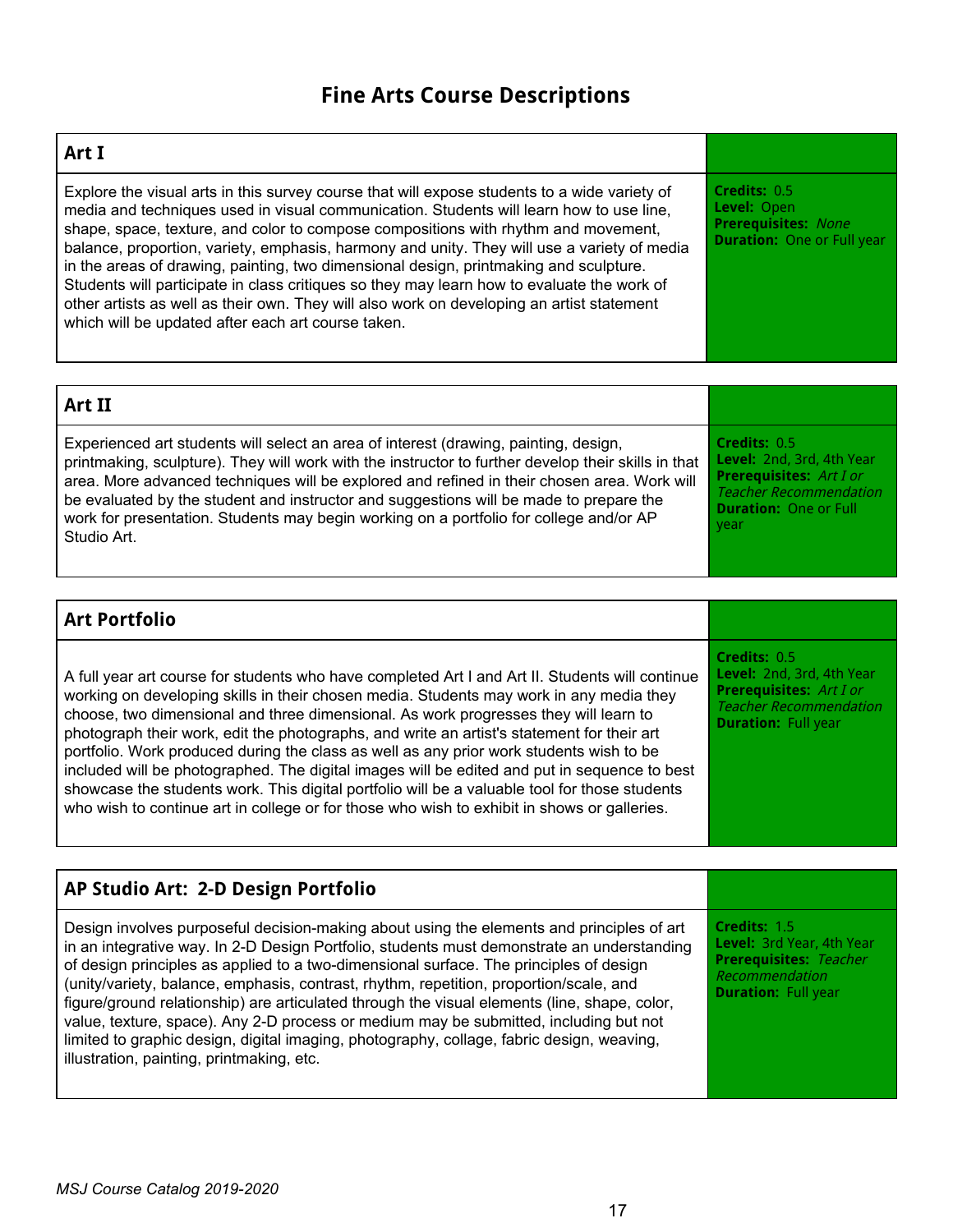| <b>AP Studio Art: Drawing Portfolio</b>                                                                                                                                                                                                                                                                                                                                                                                                                                                                                                                                                                                                                                                                                                                                                                           |                                                                                                                            |
|-------------------------------------------------------------------------------------------------------------------------------------------------------------------------------------------------------------------------------------------------------------------------------------------------------------------------------------------------------------------------------------------------------------------------------------------------------------------------------------------------------------------------------------------------------------------------------------------------------------------------------------------------------------------------------------------------------------------------------------------------------------------------------------------------------------------|----------------------------------------------------------------------------------------------------------------------------|
| AP Studio Art I: Drawing Portfolio teaches a very broad interpretation of drawing issues and<br>techniques. Drawing is interpreted through types of painting, printmaking, and sculpture.<br>Additionally drawing is examined in forms of design, abstract and observational works.<br>Students work on a drawing portfolio which demonstrates their depth of investigation and<br>process of discovery through the concentration section. In the breadth section, the student is<br>asked to demonstrate a serious grounding in visual principles and materials techniques. The<br>quality section permits the student to select their works that exhibit a synthesis of form,<br>technique, and content. All students are required to take the National AP Art Exam created<br>by ETS. This exam occurs in May. | Credits: 1.5<br>Level: 3rd Year, 4th Year<br><b>Prerequisites: Teacher</b><br>Recommendation<br><b>Duration: Full year</b> |

| AP Studio Art: 3-D Design Portfolio                                                                                                                                                                                                                                                                                                                                                                                                                                                                                                                                                                                                                                                                                                                                           |                                                                                                                                            |
|-------------------------------------------------------------------------------------------------------------------------------------------------------------------------------------------------------------------------------------------------------------------------------------------------------------------------------------------------------------------------------------------------------------------------------------------------------------------------------------------------------------------------------------------------------------------------------------------------------------------------------------------------------------------------------------------------------------------------------------------------------------------------------|--------------------------------------------------------------------------------------------------------------------------------------------|
| Design involves purposeful decision-making about using the elements and principles of art<br>in an integrative way. In the 3-D Design Portfolio, students must demonstrate an<br>understanding of design principles as applied to a three-dimensional object. The principles<br>of design (unity/variety, balance, emphasis, contrast, rhythm, repetition, proportion/scale,<br>and figure/ground relationship) are articulated through the visual elements (line, shape,<br>color, value, texture). These issues are to be explored through additive, subtractive, and/or<br>fabrication processes. Examples of approaches include figurative or non figurative<br>sculptures, architectural models, metalwork, ceramics, and three-dimensional fiber arts,<br>among others. | Credits: 1.5<br>Level: 3rd Year, 4th Year<br><b>Prerequisites: Teacher</b><br>Recommendation<br><b>Duration: Three</b><br><b>Semesters</b> |

| <b>Introduction to Instrumental Music</b>                                                                                                                                                                                                                                                                                                                                                                                                                                                                                                                                                                                                              |                                                                                                    |
|--------------------------------------------------------------------------------------------------------------------------------------------------------------------------------------------------------------------------------------------------------------------------------------------------------------------------------------------------------------------------------------------------------------------------------------------------------------------------------------------------------------------------------------------------------------------------------------------------------------------------------------------------------|----------------------------------------------------------------------------------------------------|
| Introduction to Instrumental Music classes are designed for students who would like to learn<br>how to play a traditional band instrument for the first time. The primary focus for this class is<br>on basic instrumental skill development and music reading. Specifically, students learn<br>about reading and notation skills, sight reading, counting, and rhythmic development,<br>equipment care/maintenance and effective practice habits. Students are expected to choose<br>an instrument and stay with it for the length of the course, and are encouraged to enroll in<br>concert band following the successful completion of this course. | <b>Credits: none</b><br>Level: Open<br><b>Prerequisites: None</b><br><b>Duration: One Semester</b> |

| <b>Concert Band</b>                                                                                                                                                                                                                                                                                                                                                                                                                                                                                                                                                                                                                                                                                                                                                                                                                                                                                                                     |                                                                                                                                                                        |
|-----------------------------------------------------------------------------------------------------------------------------------------------------------------------------------------------------------------------------------------------------------------------------------------------------------------------------------------------------------------------------------------------------------------------------------------------------------------------------------------------------------------------------------------------------------------------------------------------------------------------------------------------------------------------------------------------------------------------------------------------------------------------------------------------------------------------------------------------------------------------------------------------------------------------------------------|------------------------------------------------------------------------------------------------------------------------------------------------------------------------|
| This course is open to all brass, percussion, and woodwind players who wish to focus on<br>improving their ensemble playing in a band setting. Development of musicianship and<br>instrumental skills will be emphasized through performance in this band. Students will<br>perform in the community (receiving community service hours) and in school concerts.<br>These performances will be a course requirement. Students will meet every other day for<br>ensemble rehearsal. In addition, each student receives private lessons to develop their<br>technique, listening skills, and repertoire. Music studied may include elements of classical,<br>jazz, folk, pop and rock technique and repertoire, as well as other styles. Students are<br>expected to choose an instrument and stay with it for the length of their participation, and<br>are encouraged to stay with the same instrument throughout their time at school. | Credits: 0.5<br>Level: Open<br><b>Prerequisites:</b><br>Introduction to<br><b>Instrumental Music or</b><br><b>Teacher recommendation</b><br><b>Duration: Full year</b> |

 $\mathsf \Gamma$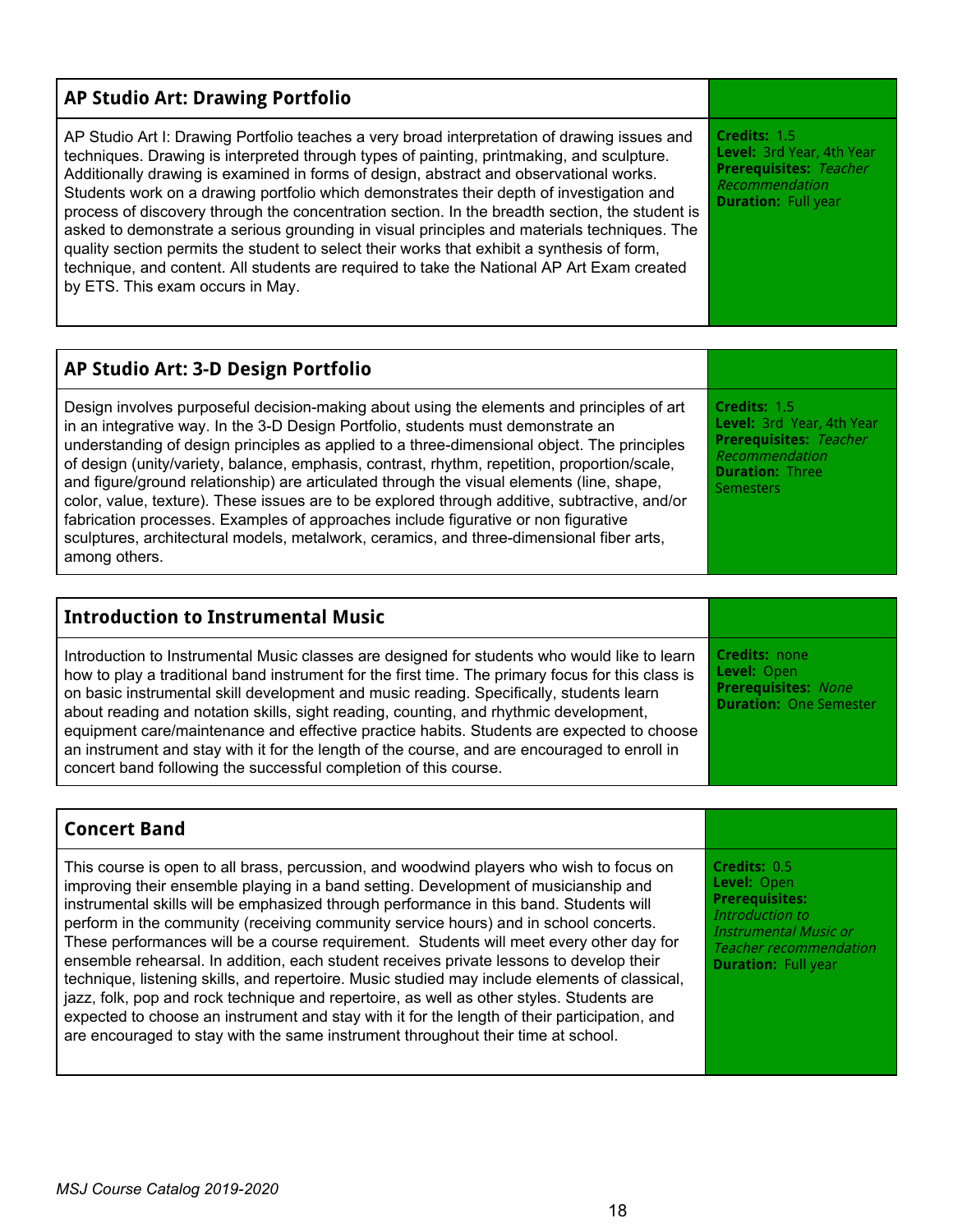#### **Choir** A full year course designed to provide an atmosphere for the enjoyment, appreciation and performance of all types of choral music. The improvement of voice quality, intonation, ability to read music, ability to sight-sing, and the overall development of musicianship are taught in conjunction with preparing of each piece of music. The Choir performs at evening concerts, Friday Mass and other special events. Attendance at these performances and dress rehearsals are a course requirement. **Credits:** 0.5 **Level:** Open **Prerequisites:** None **Duration:** Full year **Class Guitar** This course is designed to teach the concepts and fundamentals needed to perform on the guitar. Students will learn music fundamentals including proper technique, reading notation, fingerboard geography, rhythmic skills, style and interpretation, and performance etiquette. The course also includes, performances, listening, improvising, and learning to read standard music notation as well as tablature. This class will hopefully inspire the student to work independently, continue further study on guitar, and/or seek private instruction. This class will help set the stage for improvisation, composition, and student performance. **Credits:** 0.5 **Level:** 3rd and 4th Year **Prerequisites:** A minimum of 1 year of choir or band and Teacher Recommendation **Duration:** Full year **Music Theory** This course is offered to students with substantial musical backgrounds (either formal, **Credits:** 0.5 **Level:** 3rd & 4th Year

notation-based training, or significant amounts of self-taught or "by ear" knowledge) who wish to become more familiar with musical structure, language, and notation; and/or to advance personal musicianship. The course includes: an introduction and review of the fundamentals and materials of music (notation, rhythm, melody, harmony, form, and texture); ear training, arranging and composition; harmonic and formal analysis of both Classical and Pop/Jazz works; Students will also be encouraged to write and perform their own compositions. **Prerequisites:** Teacher Recommendation **Duration:** One Semester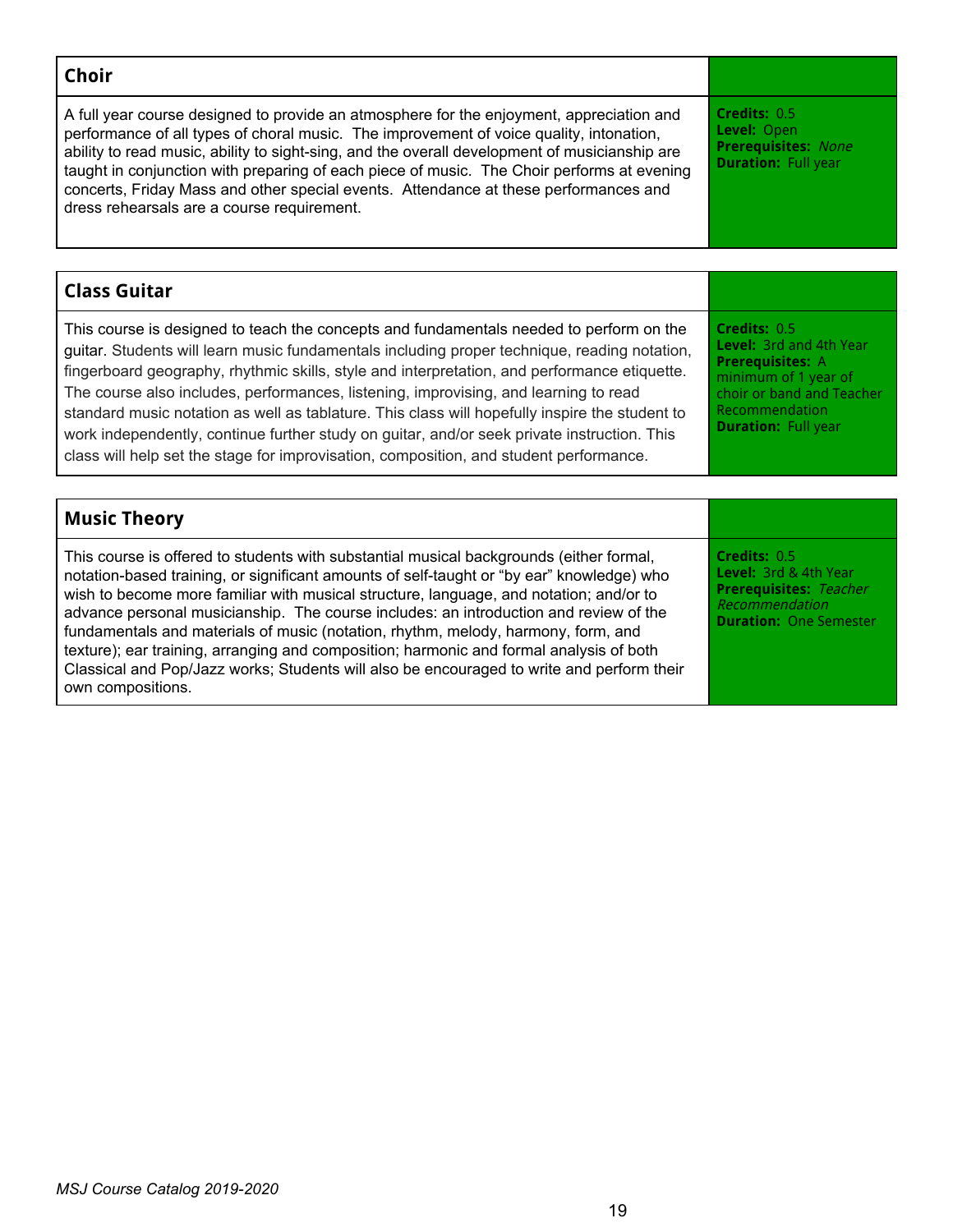# **Elective Course Descriptions**

#### **Publications**

The Publications class is designed to familiarize students with the tools for creating newsletters, marketing materials, the school yearbook, and more. Students will engage in planning their materials to target a specific market, developing themes, designs, and graphics. Skills taught will include the use of the yearbook software, advertising, designing advertisements for yearbook support, and how to use graphic design software. Grades will be based on individual and teamwork for class participation, meeting deadlines, class projects, and more. This course is open to juniors and seniors with seniors receiving priority admission.

**Credits:** 1.0 **Level:** 3rd Year, 4th Year **Prerequisites:** None **Duration:** One Semester

**Credits:** 0.5

| Power of the Pen: Creative Writing with Purpose                                              |
|----------------------------------------------------------------------------------------------|
| In this course, students will read and write in a variety of forms and styles of both poetry |
| Land prose to study how others have used the artistic medium of writing to illuminate soci   |

prose to study how others have used the artistic medium of writing to illuminate societal issues, personal experiences, and facilitate change. Each student will write their own piece for each genre of written expression we explore and will engage in peer editing and roundtable discussions. Students will learn how to harness the written word for both academic and creative projects and improve their vocabulary, grammar, structure, and emotive writing. Students will publish a literary magazine for the school community that will be published on the Mount St Joseph Academy website and printed for distribution in the school. **Level:** 2nd, 3rd, or 4th year **Prerequisites:** None **Duration:** One Semester

No textbook is required, but students will need a notebook every day for class.

| <b>Research Methods</b>                                                                                                                                                                                                                                                                                                                                                                                                                                    |                                                                                                       |
|------------------------------------------------------------------------------------------------------------------------------------------------------------------------------------------------------------------------------------------------------------------------------------------------------------------------------------------------------------------------------------------------------------------------------------------------------------|-------------------------------------------------------------------------------------------------------|
| In this course, students will learn how to conduct college-level research including using<br>reference libraries, internet databases, scholarly journals, and determining the veracity of<br>source material. This class is project-based, college-preparatory, and includes writing and<br>presentation elements.<br>No textbook is required, but students will need a 3 ring binder (minimum 1"), paper,<br>highlighters, pen/pencil each day for class. | Credits: 0.5<br>Level: 3rd or 4th year<br><b>Prerequisites: None</b><br><b>Duration: One Semester</b> |

| <b>Research Capstone Project</b>                                                                                                                                                                                                                                                                                                                                                                                                                                                                       |                                                                                                                             |
|--------------------------------------------------------------------------------------------------------------------------------------------------------------------------------------------------------------------------------------------------------------------------------------------------------------------------------------------------------------------------------------------------------------------------------------------------------------------------------------------------------|-----------------------------------------------------------------------------------------------------------------------------|
| Students who have completed the Research Methods course will apply their skills and<br>knowledge to a semester-long project of their choice. This project-based course includes<br>such college-level skills and tasks as a multi-step drafting process, peer and instructor<br>conferencing, project proposal process, and a research presentation and essay.<br>No textbook is required, but students will need a 3 ring binder (minimum 1"), paper,<br>highlighters, pen/pencil each day for class. | Credits: 0.5<br>Level: 3rd or 4th year<br><b>Prerequisites:</b> Research<br><b>Methods</b><br><b>Duration: One Semester</b> |